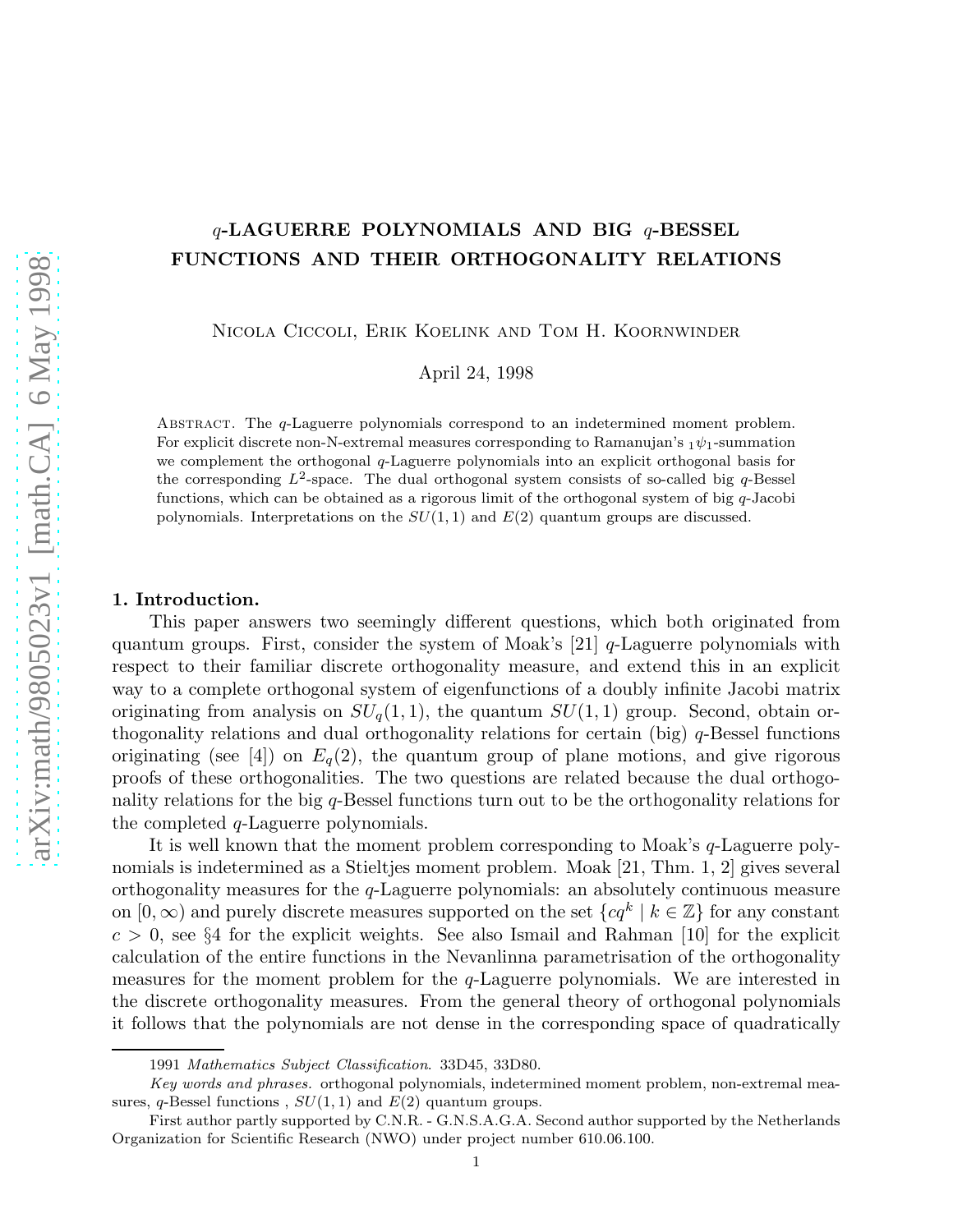integrable functions, since the support is not the set of zeros of an entire function. This is expressed by saying that the measure is not N-extremal, see [1] for more information on moment problems and orthogonal polynomials. In this paper we complement the q-Laguerre polynomials to an orthogonal basis of the  $L^2$ -space for the discrete measure by using a certain q-analogue of the Bessel function of order  $\alpha$ . The dual basis functions can be recognized as big q-Bessel functions, see below.

q-Analogues of Bessel functions exist in several sorts. Most well-known and probably the oldest ones are Jackson's first and second q-Bessel functions, see Ismail [8]. They occur in many places, including the present paper, but they have the draw-back that they do not form an orthogonal system (possibly they form a biorthogonal system). Other  $q$ -analogues of Bessel functions can be obtained as formal limit cases of the three q-analogues of Jacobi polynomials, i.e., of little q-Jacobi polynomials, big q-Jacobi polynomials and Askey-Wilson polynomials. For this reason we propose to speak about little  $q$ -Bessel functions, big  $q$ -Bessel functions and AW type q-Bessel functions for the corresponding limit cases. Little, big and AW type q-Bessel functions have interpretations on  $E_q(2)$ , completely analogous to the interpretations of little and big q-Jacobi polynomials and Askey-Wilson polynomials on  $SU_q(2)$ , the quantum  $SU(2)$  group, see Vaksman and Korogodskiı̆ [23], Koelink [14], [15], Bonechi et al. [4]. See also Ismail et al. [9] for the Fourier-Bessel transform for the AW type q-Bessel function. The duals of the AW-type q-Bessel functions can also be viewed as the little q-Jacobi functions, which live on  $SU_q(1,1)$ , see Masuda et al. [20]. These three types of q-Bessel functions satisfy orthogonality relations which can be obtained as formal limits of the corresponding orthogonality relations for q-Jacobi polynomials. In the q-Bessel case it is not sufficient to give orthogonality relations, but one also has to prove completeness, either directly or by giving dual orthogonality relations. For rigorous proofs of orthogonality and completeness we mention three different techniques: (i) spectral theoretic methods, (ii) direct proofs by use of generating functions, (iii) rigorous limit transitions from the orthogonal polynomials case. Usually, only the first method yields both orthogonality and completeness. The second method was used for little  $q$ -Bessel functions by Koornwinder and Swarttouw [18], and was sufficient there because of selfduality. The first method was used for little  $q$ -Jacobi functions by Kakehi, Masuda and Ueno [11], [12]. In the present paper we give two different proofs, first by the spectral method, and next by method (ii) for the extension of the  $q$ -Laguerre orthogonality and by method (iii) for the big  $q$ -Bessel orthogonality.

The spectral method, developed in sections 2 and 3, is based on the spectral analysis of a doubly infinite Jacobi matrix, see e.g. Masson and Repka [19]. This operator arises in a natural way from  $SU_q(1,1)$ . The spectral analysis is very similar to the spectral analysis for second order differential equations (see  $[6]$ ), such as for the second order differential equation satisfied by the Jacobi functions (see a survey of these functions in  $[17]$ ). The support of the spectral measure is determined by the zeros of a c-function. We calculate the Green function and we obtain the spectral measure for the doubly infinite Jacobi matrix from the Green function. The spectral measure is discrete and its support falls into two sets; one set corresponding to eigenvectors in terms of the  $q$ -Laguerre polynomials and the other set corresponding to eigenvectors in terms of the q-Bessel coefficients. It should be noted that this method corresponds to the one employed by Kakehi, Masuda and Ueno [11],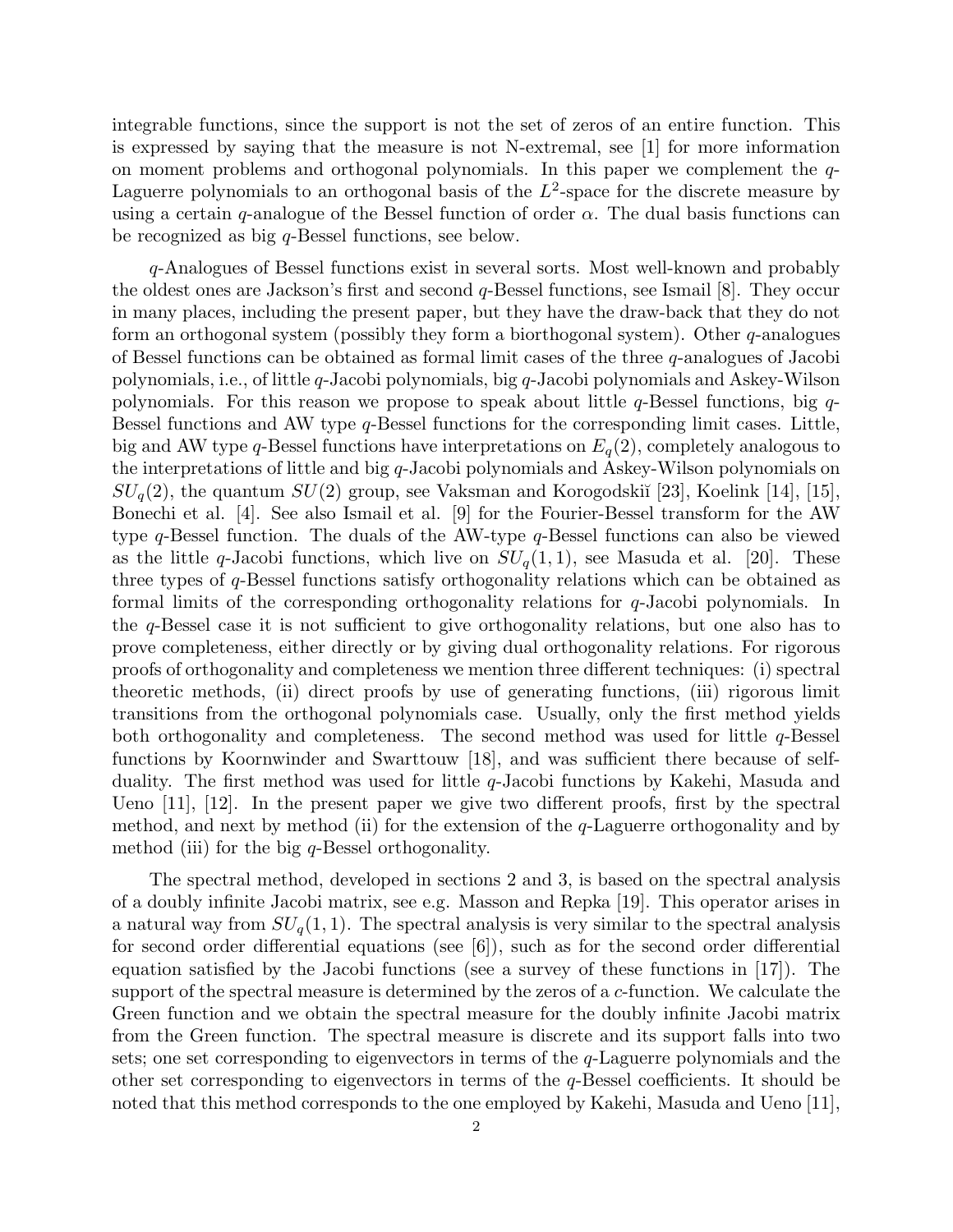$[12]$  giving the Plancherel measure for the little q-Jacobi functions from its interpretation as matrix elements of irreducible representations of  $SU_q(1,1)$ .

The orthogonality relations and squared norms resulting from the spectral analysis are explicitly given in §4. Since we give a basis for this space we also obtain the dual orthogonality relations as an immediate consequence. Using a method of Berg [3] we can easily construct more non-N-extremal orthogonality measures for the q-Laguerre polynomials on the same set  $\{cq^k \mid k \in \mathbb{Z}\}\$  by perturbing with any of the q-Bessel functions, which is bounded on this set.

In  $\S5$  we give a straightforward proof of the orthogonality relations for the q-Laguerre polynomials and  $q$ -Bessel functions using two generating functions for the  $q$ -Bessel functions. This technique is motivated by [18], [13].

In §6 we obtain the orthogonality relations for the big  $q$ -Bessel functions as a rigorous limit of the big  $q$ -Jacobi polynomial case. The formal limit is suggested by the limit transition of  $SU_q(2)$  group to  $E_q(2)$ . Big q-Jacobi polynomials have an interpretation as basis elements for the regular representation of  $SU_q(2)$  on quantum spheres, see [22]. In the limit transition these basis elements tend to the corresponding basis elements for the regular representation of  $E_q(2)$  on quantum hyperboloids, and these latter basis elements can be written as big  $q$ -Bessel functions, see [4].

So we see that the same result on  $q$ -special functions can be obtained from two different quantum group interpretations: by considering the quantum  $SU(1, 1)$  group or the quantum group of plane motions. This is also the case for the little  $q$ -Jacobi functions studied in [11], [12], which originated as spherical functions on  $SU_q(1,1)$ , but which can also be viewed as certain  $q$ -analogues of Bessel functions and then have an interpretation on the quantum group of plane motions, see [15].

*Notation.* We follow the notation of Gasper and Rahman [7] for basic (or q-)hypergeometric series. Throughout we assume that  $0 < q < 1$ .

## 2. Solutions to a symmetric operator.

Consider the unbounded operator L acting on  $\ell^2(\mathbb{Z})$  by

(2.1) 
$$
(L u)_k = a_k u_{k+1} + b_k u_k + a_{k-1} u_{k-1}, \qquad u = (u_k)_{k \in \mathbb{Z}},
$$

$$
a_k = q^{-\frac{1}{2}(k+1)} \sqrt{1 + c^{-1} q^{-k}}, \qquad b_k = \sqrt{c^{-1}} (t + t^{-1}) q^{-k},
$$

where  $c > 0$  and  $t \in \mathbb{R} \setminus \{0\}$  are fixed constants, so that  $a_k > 0$  and  $b_k \in \mathbb{R}$ . The operator is densely defined and symmetric. Split the operator L into two Jacobi matrices  $J_+$  and J<sub>-</sub>, see [19]. The coefficients  $a_k$  are bounded as  $k \to -\infty$ , so that the moment problem corresponding to  $J_-\,$  is determined. So the deficiency indices for L are either  $(0,0)$  or  $(1, 1)$ . Take  $x \in \mathbb{C} \backslash \mathbb{R}$ . From the theory of orthogonal polynomials we see that the space of solutions of  $Lu = x u$  which are  $\ell^2$  for  $k \to -\infty$  is one-dimensional. For the space of solutions of  $Lu = x u$  which are  $\ell^2$  for  $k \to \infty$  there are two possibilities: (i) the space is one-dimensional if the moment problem for  $J_+$  is determined and in that case L is selfadjoint; (ii) the space is two-dimensional if the moment problem for  $J_+$  is indetermined and in that case  $L$  has a one-parameter family of self-adjoint extensions. See Akhiezer [1], Dunford and Schwartz [6, Ch. XII] and Masson and Repka [19] for more information.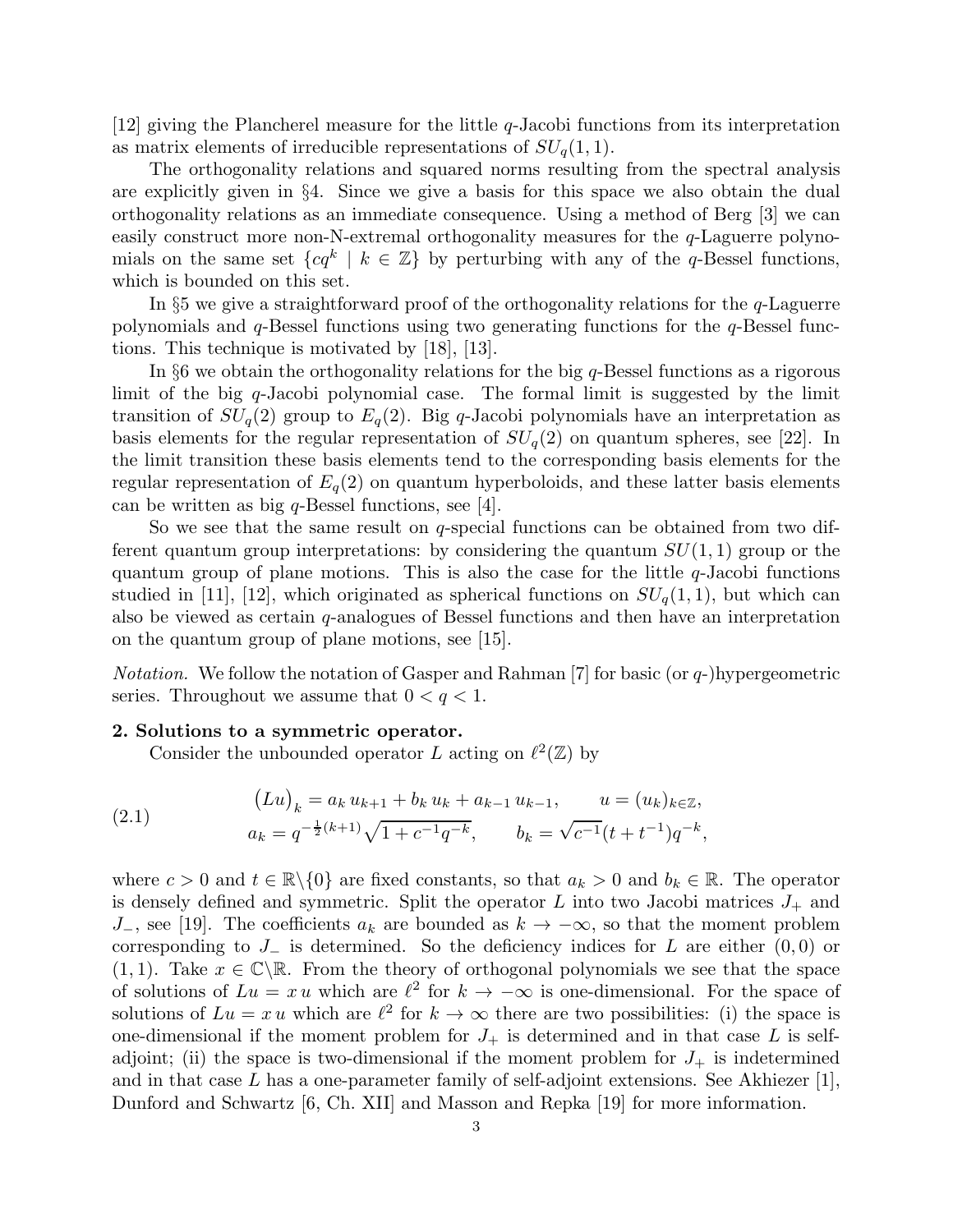Note that, for  $k \to \infty$ ,

$$
a_k \pm b_k + a_{k-1} = c^{-\frac{1}{2}} q^{-k} \left( q^{\frac{1}{2}} + q^{-\frac{1}{2}} \pm (t + t^{-1}) \right) + q^{-\frac{1}{2}} \sqrt{c} + \mathcal{O}(q^{k/2})
$$

is bounded from above if  $\mp t \geq q^{-\frac{1}{2}}$  or  $0 < \mp t \leq q^{\frac{1}{2}}$ . Hence we can use the criterion in [2, Ch. VII] to see that  $J_+$  corresponds to a determined moment problem, and hence L is self-adjoint, if  $|t| \geq q^{-\frac{1}{2}}$  or  $0 < |t| \leq q^{\frac{1}{2}}$ .

*Remark 2.1.* The motivation to consider the operator L comes from an investigation in the Hopf  $\ast$ -algebra related to the quantum  $SU(1, 1)$  group. This is a  $\ast$ -algebra with two generators  $\alpha$  and  $\gamma$  such that for  $0 < q < 1$  the following relations hold:

$$
\alpha \gamma = q \gamma \alpha, \quad \alpha \gamma^* = q \gamma^* \alpha, \quad \gamma \gamma^* = \gamma^* \gamma, \quad \alpha \alpha^* - q^2 \gamma \gamma^* = 1 = \alpha^* \alpha - \gamma^* \gamma.
$$

We can represent this  $\ast$ -algebra in terms of unbounded operators in  $\ell^2(\mathbb{Z})$  by

$$
\pi(\gamma) e_k = \lambda q^k e_k, \qquad \pi(\alpha) e_k = \sqrt{1 + |\lambda|^2 q^{2k}} e_{k-1},
$$

for the standard orthonormal basis  $\{e_k\}_{k\in\mathbb{Z}}$  of  $\ell^2(\mathbb{Z})$  and where  $\lambda \in \mathbb{C}\backslash\{0\}$ . Study of the self-adjoint element  $\rho = \alpha^* \gamma^* + \gamma \alpha + (t + t^{-1}) \gamma \gamma^*$  in these representations leads to the operator in (2.1) after some normalisation. Then we might expect that the spectral resolution of L will give us information on how to construct a possible Haar functional on the subalgebra generated by  $\rho$ . For the quantum  $SU(2)$  group this is completely rigorous, cf.  $[16, \S5]$ , and we may consider  $(2.1)$  as a non-terminating version of the three-term recurrence relation for the orthonormal Al-Salam and Carlitz polynomials.

For  $x \in \mathbb{C} \backslash \{0\}$  define

$$
(2.2) \ V_k^t(x) = \sqrt{(-q^{1-k}/c; q)_{\infty}} \ q^{\frac{1}{4}k(k+1)} (-t\sqrt{c})^k (qt^2; q)_{\infty} \ _{1}\varphi_1 \left(\begin{array}{c} -t\sqrt{c}/x \\ qt^2 \end{array}; q, xtq^{k+1}\sqrt{c}\right),
$$

(2.3) 
$$
U_k(x) = \sqrt{(-q^{1-k}/c;q)_\infty} q^{\frac{1}{4}k(k+1)} x^k \, 2\varphi_1 \begin{pmatrix} -\sqrt{c}/(tx), -\sqrt{c}t/x \\ 0, & \end{pmatrix}.
$$

By [7, (4.3.2)] we have for  $\pm t \notin \{q^{\frac{1}{2}m} \mid m \in \mathbb{Z}\}\$ :

(2.4) 
$$
U_k(x) = C_t c_t(x) V_k^t(x) + C_{t^{-1}} c_{t^{-1}}(x) V_k^{t^{-1}}(x),
$$

$$
c_t(x) = (-\sqrt{c}/xt, qt/x\sqrt{c}, x\sqrt{c}/t; q)_{\infty}, \qquad C_t^{-1} = (qt^2, t^{-2}, -c, -q/c; q)_{\infty}.
$$

In case  $\pm t \in \{q^{\frac{1}{2}m} \mid m \in \mathbb{Z}\}$  we use that for  $p \in \mathbb{Z}$  we have (2.5)

$$
(q^{1-p};q)_{\infty} \ _{1}\varphi_{1}\left(\begin{matrix} aq^{-p} \\ q^{1-p} \end{matrix};q,z\right) = \frac{(q/a;q)_{\infty}}{(q^{p+1}/a;q)_{\infty}}(azq^{-1})^{p}(q^{1+p};q)_{\infty} \ _{1}\varphi_{1}\left(\begin{matrix} a \\ q^{1+p} \end{matrix};q,zq^{p}\right).
$$

Formula (2.5) is meaningful and can be proved by interpreting its left-hand side for  $p \in \mathbb{Z}_{\geq 0}$ as 1

$$
\sum_{k=0}^{\infty} \frac{(aq^{-p};q)_k (q^{1-p+k};q)_{\infty} q^{\frac{1}{2}k(k-1)} (-z)^k}{(q;q)_k}.
$$

From (2.5) we obtain that

(2.6) 
$$
V_k^{\pm q^{-\frac{1}{2}m}}(x) = (-c)^m \frac{(\mp q^{1-\frac{1}{2}m} x/\sqrt{c}; q)_{\infty}}{(\mp q^{1+\frac{1}{2}m} x/\sqrt{c}; q)_{\infty}} V_k^{\pm q^{\frac{1}{2}m}}(x).
$$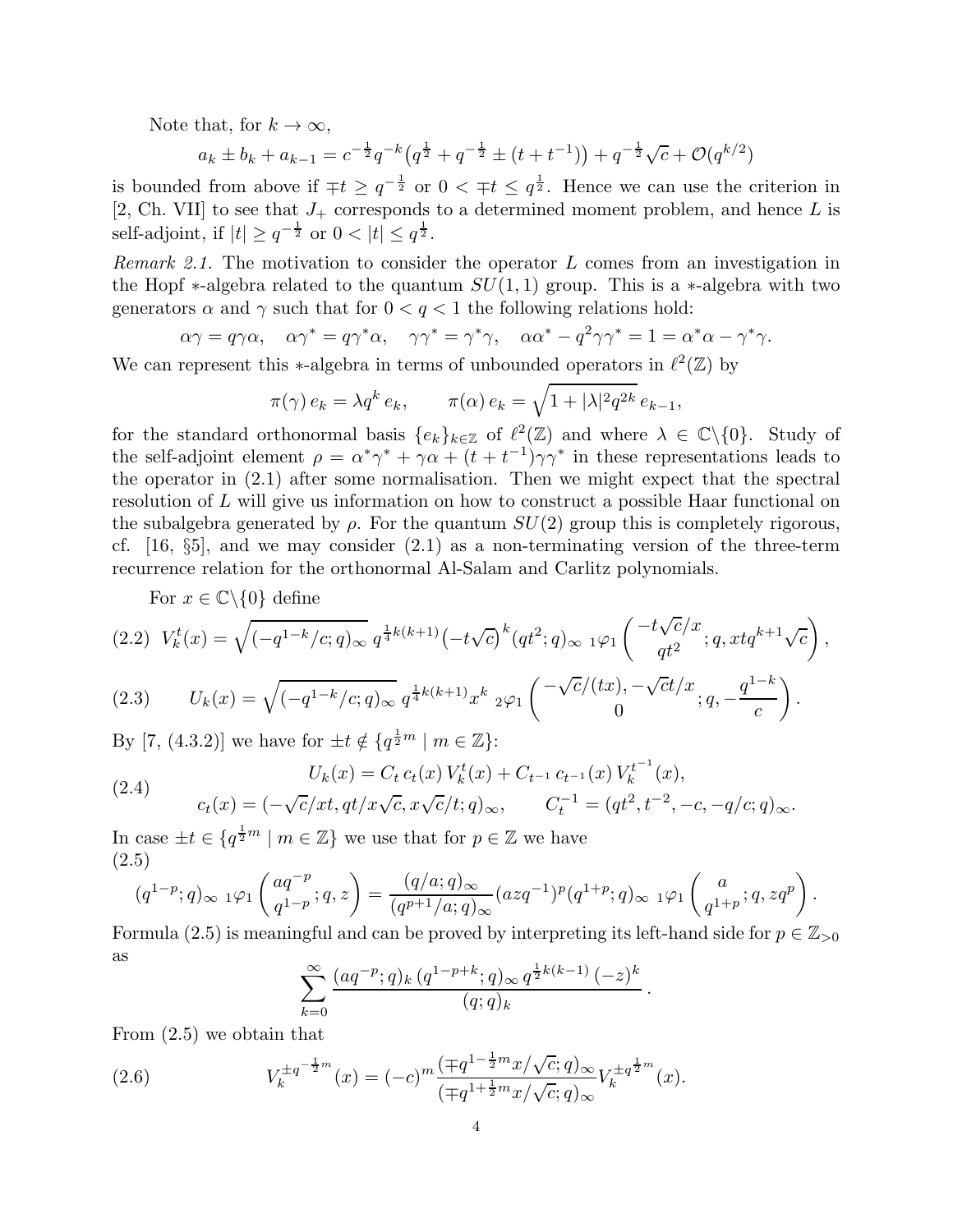**Lemma 2.2.** Let  $x \in \mathbb{C} \setminus \{0\}$ , then  $V^t(x) = (V^t_k(x))_{k \in \mathbb{Z}}$ ,  $V^{t^{-1}}(x) = (V^{t^{-1}}_k(x))_{k \in \mathbb{Z}}$  $\binom{k^{t-1}}{k}(x)\big)_{k\in\mathbb{Z}}$  and  $U(x) = (U_k(x))_{k \in \mathbb{Z}}$  are solutions to  $Lu = x u$ . Furthermore,  $V^t(x)$  is  $\ell^2$  as  $k \to \infty$  if and  $\text{only if } |t| < q^{-\frac{1}{2}} \text{ or } t = \pm q^{-\frac{1}{2}m}, \ m \in \mathbb{Z}_{\geq 0}, \ \text{and } V^{t^{-1}}(x) \ \text{is } \ell^2 \ \text{as } k \to \infty \text{ if and only if } t \geq 0.$  $|t| > q^{\frac{1}{2}}$  or  $t = \pm q^{\frac{1}{2}m}$ ,  $m \in \mathbb{Z}_{\geq 0}$ , and  $\overline{U(x)}$  is  $\ell^2$  as  $k \to -\infty$  for all t. If we moreover *assume*  $t \in \mathbb{R} \setminus \{q^{\frac{1}{2}m} \mid m \in \mathbb{Z}\},\$  *then*  $U(x)$  *is*  $\ell^2$  *as*  $k \to \infty$  *if and only if*  $q^{\frac{1}{2}} < |t| < q^{-\frac{1}{2}}.$ 

*Proof.* Recall the second order *q*-difference equation

$$
(c - abz)f(qz) + (-(c + q) + (a + b)z)f(z) + (q - z)f(z/q) = 0
$$

satisfied by  $f(z) = 2\varphi_1(a, b; c; q, z)$ , see [7, Exercise 1.13]. Take  $c = 0$  to see that  $U(x)$ satisfies  $Lu = x u$ . It is clear from (2.3) that  $U(x)$  is  $\ell^2$  as  $k \to -\infty$ . By confluent limit,  $f(z) = \sqrt{1/(a;c;q,z)}$  satisfies

$$
(c - az)f(qz) + (-(c + q) + z)f(z) + qf(z/q) = 0.
$$

This yields that  $V^{t^{\pm 1}}(x)$  satisfies  $Lu = xu$ . Now use the theta-product identity

$$
(2.7) \qquad (aq^k, q^{1-k}/a; q)_{\infty} = (-a)^{-k} q^{-\frac{1}{2}k(k-1)} (a, q/a; q)_{\infty}, \qquad \forall k \in \mathbb{Z}, \ a \in \mathbb{C} \setminus \{0\},
$$

to derive the statements on the  $\ell^2$ -behaviour as  $k \to \infty$  of  $V^{t^{\pm 1}}(x)$  together with (2.6). Use (2.4) to obtain the  $\ell^2$ -behaviour as  $k \to \infty$  of  $U(x)$ .  $\Box$ 

For  $x = 0$  we can take the limit in  $V_k^t(x)$ , e.g.

$$
V_k^t(0) = \sqrt{(-q^{1-k}/c;q)_\infty} q^{\frac{1}{4}k(k+1)} (-t\sqrt{c})^k (qt^2;q)_\infty \ {}_0\varphi_1(-;qt^2;q,-q^{k+1}ct^2),
$$

which is closely related to Jackson's q-Bessel function  $J_{\alpha}^{(2)}(2\sqrt{c} q^{\frac{1}{2}k};q)$  for  $t^2 = q^{\alpha}$ , see Ismail [8], and also [5], [21]. Explicitly,

$$
(2.8) \tV_k^{q^{\frac{1}{2}\alpha}}(0) = \sqrt{(-q^{1-k}/c;q)_{\infty}} q^{\frac{1}{4}k(k+1)} (-1)^k c^{\frac{1}{2}(k-\alpha)}(q;q)_{\infty} J_{\alpha}^{(2)}(2\sqrt{c} q^{\frac{1}{2}k};q)
$$

and a similar expression for  $V_k^{q^{-\frac{1}{2}\alpha}}$  $\kappa^{q-2}$  (0). We recall the definition of Jackson's q-Bessel function, see [8]:

(2.9) 
$$
J_{\alpha}^{(2)}(x;q) := \frac{(q^{\alpha+1};q)_{\infty}}{(q;q)_{\infty}} \left(\frac{x}{2}\right)^{\alpha} {}_{0}\varphi_{1} \left(\frac{-}{q^{\alpha+1}};q,-q^{\alpha+1}\frac{x^{2}}{4}\right).
$$

*Remark.* It follows from Lemma 2.2(i) that L has deficiency indices  $(1,1)$  for  $q^{\frac{1}{2}} < |t| <$  $q^{-\frac{1}{2}}, t \neq \pm 1$ , and that the deficiency space  $N_{\pm i} = \{u \in \ell^2(\mathbb{Z}) \mid Lu = \pm i u\}$  is spanned by  $U(\pm i)$ .

The Wronskian for two sequences  $(u_k)_{k\in\mathbb{Z}}$  and  $(v_k)_{k\in\mathbb{Z}}$  is given by

(2.10) 
$$
[u, v]_k := a_k (u_{k+1}v_k - u_kv_{k+1}).
$$

It is independent of k if u and v are two solutions to  $Lu = xu$ , so that we may denote it by  $[u, v]$ .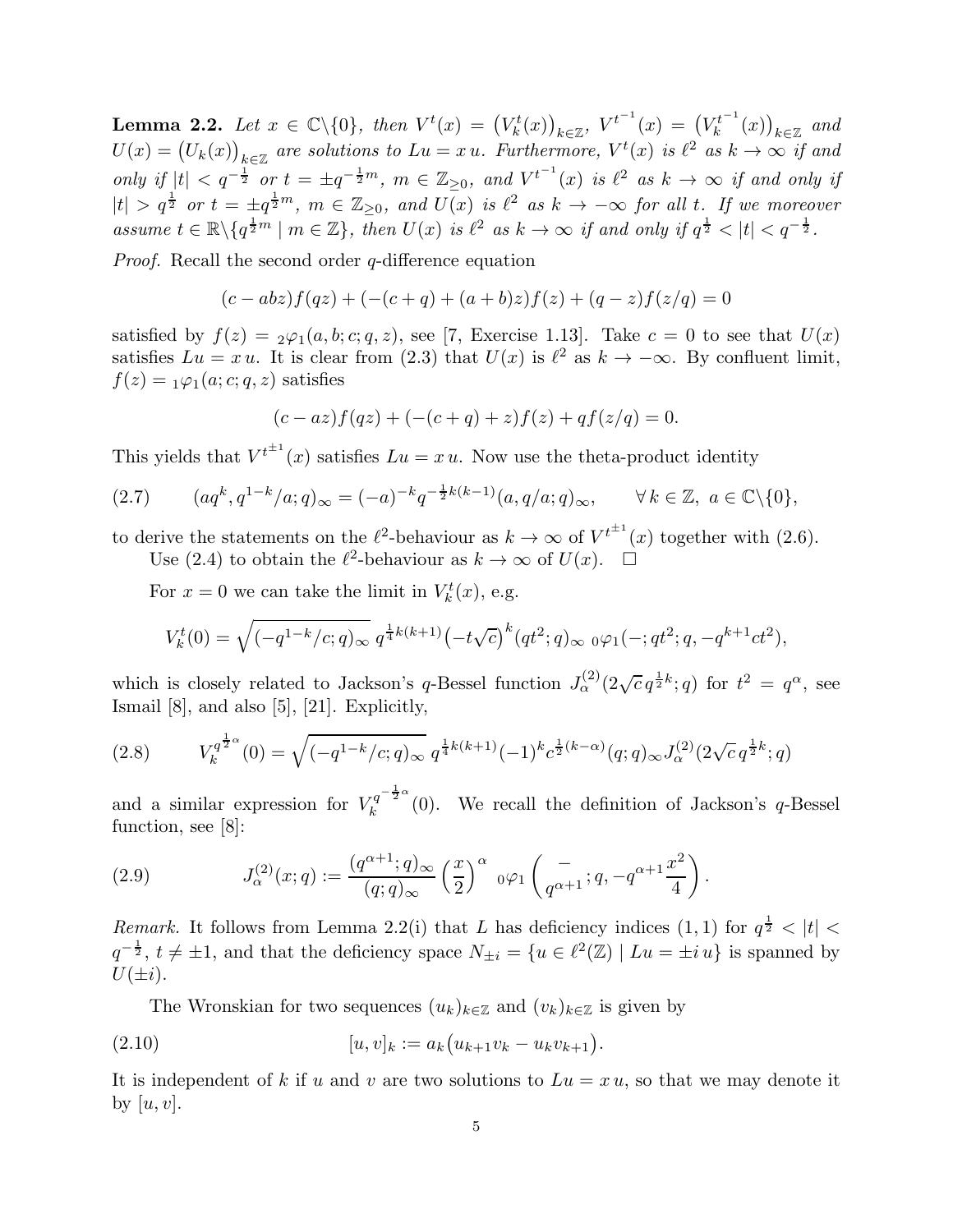Lemma 2.3. *We have the following Wronskians:*

$$
[V^t(x), V^{t^{-1}}(x)] = \frac{\sqrt{c}}{t}(t^2, qt^{-2} - 1/c, -cq; q)_{\infty},
$$

$$
[U(x), V^t(x)] = \frac{c_{t^{-1}}(x)}{-t\sqrt{c}}.
$$

*Proof.* The first Wronskian follows by combining (2.10) with Lemma 2.2(ii) and letting  $k \to \infty$  using (2.7). The second Wronskian follows from the first and (2.4) for  $\pm t \notin \{q^{\frac{1}{2}m} \mid$  $m \in \mathbb{Z}$ . Next use analytic continuation with respect to t.  $\square$ 

So we find that for  $x \in \mathbb{C} \setminus \mathbb{R}$  the solution  $U(x)$  and  $V^{t-1}(x)$  of  $Lu = x u$  are linearly independent for  $x \in \mathbb{C} \backslash \mathbb{R}$ . Moreover,  $U(x)$  is  $\ell^2$  for  $k \to -\infty$  and this determines  $U(x)$ up to a constant by the considerations in the first paragraph of this section. Furthermore  $V^{t^{-1}}(x)$  is  $\ell^2$  for  $k \to \infty$  for  $|t| > q^{\frac{1}{2}}$ , and for  $|t| \geq q^{-\frac{1}{2}}$  this condition determines  $V^{t^{-1}}(x)$ up to a constant.

## 3. Spectral resolution.

In case  $|t| > q^{\frac{1}{2}}$  we see  $V^{t^{-1}}(x)$  is  $\ell^2$  for  $k \to \infty$  by Lemma 2.2(ii). From now on we assume that  $|t| > q^{\frac{1}{2}}$ . In case  $|t| \geq q^{-\frac{1}{2}}$  we moreover have that L is self-adjoint. The domain of L is given by  $\{u \in \ell^2(\mathbb{Z}) \mid Lu \in \ell^2(\mathbb{Z})\}$ . In case,  $q^{\frac{1}{2}} < |t| < q^{-\frac{1}{2}}$ ,  $t \neq \pm 1$ , the deficiency indices of L are  $(1, 1)$ , so that all extensions of L to a self-adjoint operator are parametrised by  $U(1) = \mathbb{T}$ . In this case, we fix the self-adjoint extension such that  $V^{t^{-1}}$  is contained in the domain, which is always possible since  $\overline{N_i} = N_{-i}$  because of  $a_k, b_k \in \mathbb{R}$ . See Dunford and Schwartz [6, Ch. XII] for more information.

Define the Green function for  $x \in \mathbb{C} \backslash \mathbb{R}$  by

$$
G_x(m, n) := \begin{cases} \frac{U_n(x)V_m^{t^{-1}}(x)}{[U(x), V^{t^{-1}}(x)]}, & \text{for } n \le m, \\ \frac{U_m(x)V_n^{t^{-1}}(x)}{[U(x), V^{t^{-1}}(x)]}, & \text{for } n > m, \end{cases}
$$

so that  $((x - L)^{-1}f)_m = \sum_{n=-\infty}^{\infty} G_x(m, n) f_n$ . For the resolution of the identity E for L, i.e.  $L = \int_{\mathbb{R}} t \, dE(t)$ , we now have, see [6, Ch. XII],

$$
\langle E\big((a,b)\big)v,w\rangle = \lim_{\delta\downarrow 0} \lim_{\varepsilon\downarrow 0} \frac{1}{2\pi i} \int_{a+\delta}^{b-\delta} \langle (s-i\varepsilon-L)^{-1}v,w\rangle - \langle (s+i\varepsilon-L)^{-1}v,w\rangle ds.
$$

Now observe that

$$
\langle (s \pm i\varepsilon - L)^{-1} v, w \rangle = \sum_{n \le m} \frac{U_n(s \pm i\varepsilon) V_m^{t^{-1}}(s \pm i\varepsilon)}{[U(s \pm i\varepsilon), V^{t^{-1}}(s \pm i\varepsilon)]} \frac{v_n \bar{w}_m + v_m \bar{w}_n}{2}.
$$

Since  $V_m^{t^{-1}}(x)$  is an entire function of x, and  $U_n(x)$  is analytic in  $\mathbb{C}\backslash\{0\}$  we see that the measure  $\langle E((a, b))v, w \rangle$  has only discrete mass points at the zeros of the Wronskian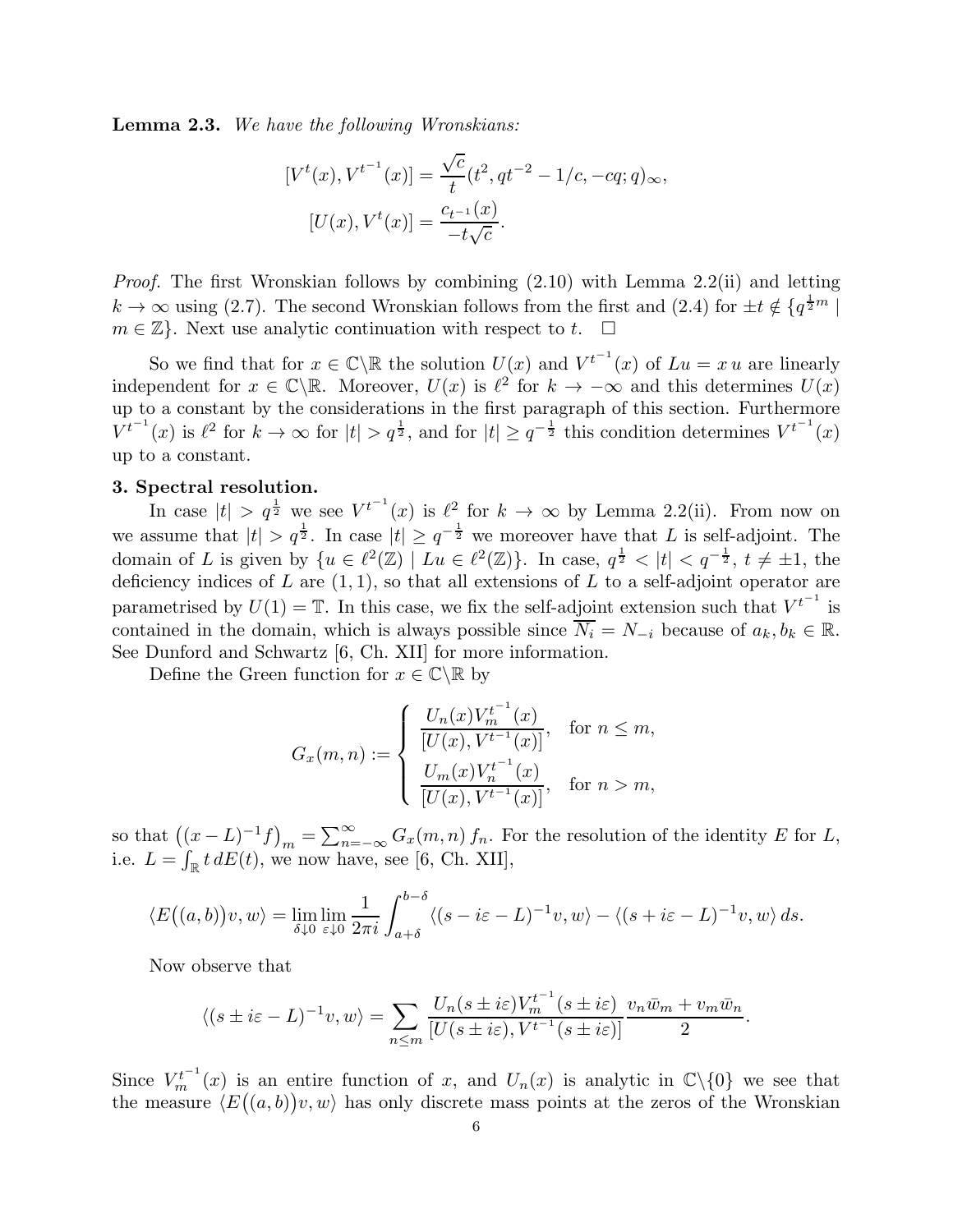$[U(x), V^{t^{-1}}(x)]$ . By Lemma 2.3 this corresponds to the zeros of  $c_t(x)$  which are the points  $\eta_p = -\sqrt{c}q^p/t, p \in \mathbb{Z}_{\geq 0}$ , and  $\xi_p = \frac{tq^p}{\sqrt{c}}, p \in \mathbb{Z}$ . So the spectrum of L is  $\{\eta_p \mid p \in \mathbb{Z}_{\geq 0}\}$  $\mathbb{Z}_{\geq 0}\}\cup \{\xi_p\mid p\in \mathbb{Z}\}\cup \{0\}$ , and it remains to show that 0 is not in the point spectrum of L. It follows from Moak [21,  $\S7$ ] and (2.8) that  $V_k^{t^{-1}}$  $\mathcal{K}_k^{t-1}(0)$  is not identically zero for  $k < -N$ for some N. The observation now follows from the asymptotic expression for the Jackson  $q$ -Bessel function derived by Chen et al. [5, Thm. 4], which shows that the Jackson  $q$ -Bessel function in (2.8) increases exponentially with  $k^2$  as  $k \to -\infty$ .

In order to calculate  $E(\{\eta_p\})$  we take the interval  $(a, b)$  such that it contains only  $\eta_p$ as a point from the spectrum. Then

$$
\langle E(\{\eta_p\})v, w \rangle = \langle E((a, b))v, w \rangle
$$
  
\n
$$
= \lim_{\varepsilon \downarrow 0} \frac{1}{2\pi i} \int_a^b \langle (s - i\varepsilon - L)^{-1}v, w \rangle - \langle (s + i\varepsilon - L)^{-1}v, w \rangle ds
$$
  
\n
$$
= \frac{1}{2\pi i} \oint_{(\eta_p)} \langle (s - L)^{-1}v, w \rangle ds
$$
  
\n
$$
= \sum_{n \le m} \frac{v_n \bar{w}_m + v_m \bar{w}_n}{2} \frac{1}{2\pi i} \oint_{(\eta_p)} \frac{U_n(s)V_n^{t^{-1}}(s)}{[U(s), V^{t^{-1}}(s)]} ds
$$
  
\n
$$
= \sum_{n \le m} \frac{v_n \bar{w}_m + v_m \bar{w}_n}{2} U_n(\eta_p) V_m^{t^{-1}}(\eta_p) (-\sqrt{c}t^{-1}) \text{Res}_{x = \eta_p} \frac{1}{c_t(x)}
$$
  
\n
$$
= C_{t^{-1}} c_{t^{-1}}(\eta_p) (-\sqrt{c}t^{-1}) \text{Res}_{x = \eta_p} \frac{1}{c_t(x)} \langle v, V^{t^{-1}}(\eta_p) \rangle \langle V^{t^{-1}}(\eta_p), w \rangle
$$

by (2.4) and  $c_t(\eta_p) = 0$ . Since  $_1\varphi_1(q^{-p}; qt^{-2}; q, -cq^{p+k+1}t^{-2}) \sim Cq^{kp}$  for  $k \to -\infty$ , we obtain  $V^{t^{-1}}(\eta_p) \in \ell^2(\mathbb{Z})$  also in a direct manner. Next

$$
\operatorname{Res}_{x=\eta_p} \frac{1}{c_t(x)} = \frac{1}{(-q^{1-p}t^2/c, -q^p c/t^2; q)_{\infty}} \frac{-q^p \sqrt{c}/t}{(q^{-p}; q)_p (q; q)_{\infty}}
$$

and

$$
C_{t^{-1}}c_{t^{-1}}(\eta_p) = \frac{(t^2q^{-p};q)_p}{(qt^{-2};q)_\infty}c^{-p}q^{-\frac{1}{2}p(p-1)}
$$

by (2.7). So that finally, (3.1)

$$
\langle E(\{\eta_p\})v, w \rangle = ct^{-2}q^p \frac{(qt^{-2};q)_p}{(q;q)_p} \frac{1}{(-c/t^2, -qt^2/c, qt^{-2};q)_{\infty}} \langle v, V^{t^{-1}}(\eta_p) \rangle \langle V^{t^{-1}}(\eta_p), w \rangle.
$$

Take  $v = w = V^{t^{-1}}(\eta_p)$  and use that  $E(\{\eta_p\})V^{t^{-1}}(\eta_p) = V^{t^{-1}}(\eta_p)$  to see that

(3.2) 
$$
||V^{t^{-1}}(\eta_p)||^2 = c^{-1}t^2q^{-p}\frac{(q;q)_p}{(qt^{-2};q)_p}(q,-c/t^2,-qt^2/c,qt^{-2};q)_{\infty}
$$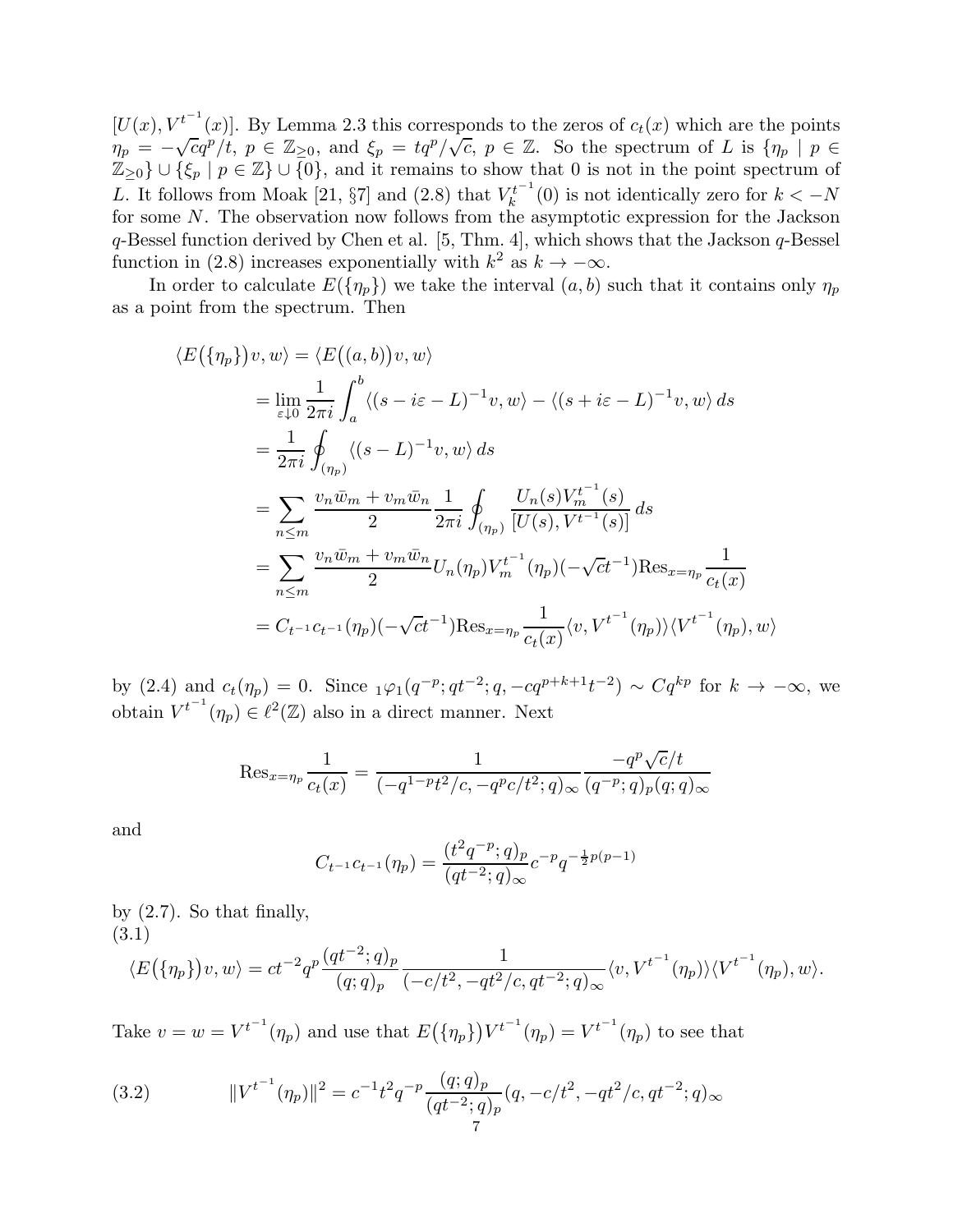Since the projections  $E(\{\eta_p\})$  satisfy  $E(\{\eta_p\})E(\{\eta_r\}) = \delta_{pr}E(\{\eta_p\})$  we get

$$
(3.3) \quad \langle V^{t^{-1}}(\eta_p), V^{t^{-1}}(\eta_r) \rangle = \langle E(\{\eta_p\}) V^{t^{-1}}(\eta_p), E(\{\eta_r\}) V^{t^{-1}}(\eta_r) \rangle = \langle V^{t^{-1}}(\eta_p), E(\{\eta_p\}) E(\{\eta_r\}) V^{t^{-1}}(\eta_r) \rangle = \delta_{pr} \langle V^{t^{-1}}(\eta_p), V^{t^{-1}}(\eta_p) \rangle
$$

and after setting  $t^{-2} = q^{\alpha}, \ \alpha > -1$ , we obtain from (3.2) and (3.3) the orthogonality relations for the q-Laguerre polynomials on the set  $\{cq^k \mid k \in \mathbb{Z}\}, c > 0$ , obtained by Moak [21]. It's well known that these polynomials correspond to an indetermined moment problem and that the orthogonality measure supported on  $\{cq^k \mid k \in \mathbb{Z}\}\)$  is not N-extremal, i.e. the polynomials are not dense in the corresponding  $L^2$ -space, see [1], [21].

Similarly,

$$
\langle E(\{\xi_p\})v, w \rangle = C_{t^{-1}}c_{t^{-1}}(\xi_p)(-\sqrt{c}t^{-1})\operatorname{Res}_{x=\xi_p} \frac{1}{c_t(x)} \langle v, V^{t^{-1}}(\xi_p) \rangle \langle V^{t^{-1}}(\xi_p), w \rangle
$$

with

Res<sub>x=\xi\_p</sub> 
$$
\frac{1}{c_t(x)} = \frac{tq^p}{\sqrt{c}} \frac{(-1)^{p-1} q^{\frac{1}{2}p(p-1)}}{(-cq^{-p}t^{-2}, q, q; q)_{\infty}},
$$
  

$$
C_{t^{-1}}c_{t^{-1}}(\xi_p) = \left(-\frac{c}{t^2}\right)^p q^{-p^2} \frac{1}{(-q^{1+p}/c; q)_{\infty}}.
$$

Hence,

$$
\langle E(\{\xi_p\})v, w \rangle = q^p \frac{(-q^{p+1}t^2/c; q)_{\infty}}{(-q^{p+1}/c, q, q, -ct^{-2}, -qt^2/c; q)_{\infty}} \langle v, V^{t^{-1}}(\xi_p) \rangle \langle V^{t^{-1}}(\xi_p), w \rangle.
$$

Then, similarly as before, we obtain

(3.4) 
$$
\langle V^{t^{-1}}(\xi_p), V^{t^{-1}}(\xi_r) \rangle = \delta_{pr} q^{-p} \frac{(-q^{p+1}/c, q, q, -ct^{-2}, -qt^2/c; q)_{\infty}}{(-q^{p+1}t^2/c; q)_{\infty}}.
$$

*Remark.* The vector  $V^{t^{-1}}(\xi_p)$  belongs to  $\ell^2(\mathbb{Z})$  for  $p \in \mathbb{Z}$ . This can also be seen as follows. First apply to (2.3) the transformation formula

(3.5) 
$$
{}_{1}\varphi_{1}\left(\frac{a}{c};q,z\right) = \frac{(z;q)_{\infty}}{(c;q)_{\infty}} \; {}_{1}\varphi_{1}\left(\frac{az/c}{z};q,c\right)
$$

(a limit case of Heine's transformation formula  $[7, (1.4.5)]$ ). Combination of  $(2.3), (3.5)$ and ( 2.5) yields that

$$
V_k^{t^{-1}}(\xi_p) = \frac{(-q^{p+1}/c;q)_{\infty} (-t^2 c^{-1} q^p)^p}{\sqrt{(-q^{1-k}/c;q)_{\infty}} (qt^{-2};q)_{\infty}} q^{\frac{1}{4}k(k+1)} (tc^{-\frac{1}{2}} q^p)^k (qt^{-2};q)_{\infty}
$$
  
\$\times (q^{1-p-k};q)\_{\infty} \times q^{1-p-k};q\_{\infty} \times (q^{1-p-k};q)\_{\infty} \times q^{1-p-k};q,q^{1-p-k}t^{-2}\$},

so that we obtain the  $\ell^2$ -behaviour as  $k \to -\infty$  of  $V^{t^{-1}}(x)$ .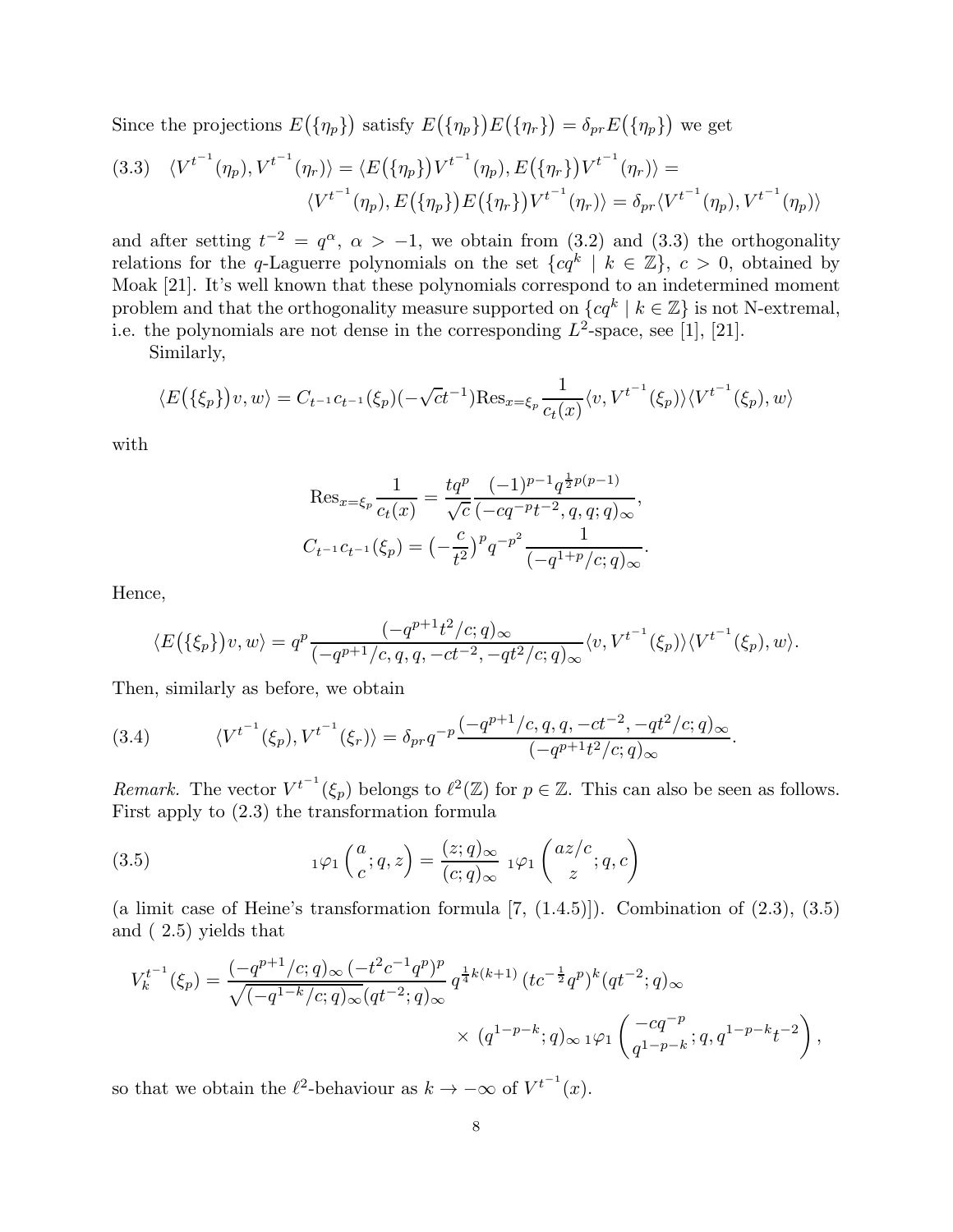## 4. Basis for  $L^2$ -space.

By  $L^2(\mu^{(\alpha;c)})$  we denote the space of square integrable functions on the set  $\{cq^k \mid k \in \mathbb{Z}\}$  $\mathbb{Z}$ ,  $c > 0$ , with positive weight  $q^{k(\alpha+1)} / (-cq^k; q)_{\infty}$  at  $cq^k$ ,  $k \in \mathbb{Z}$ , i.e.  $f \in L^2(\mu^{(\alpha;c)})$  if

$$
\mathcal{L}(|f|^2) := \sum_{k=-\infty}^{\infty} \frac{q^{k(\alpha+1)}}{(-cq^k;q)_{\infty}} |f(cq^k)|^2 < \infty.
$$

Here we take  $\alpha > -1$ .

Recall the q-Laguerre polynomials introduced by Moak [21], see also [7],

(4.1) 
$$
L_n^{(\alpha)}(x;q) := \frac{(q^{\alpha+1};q)_n}{(q;q)_n} 1^{\varphi_1} \left( \frac{q^{-n}}{q^{\alpha+1}}; q, -xq^{n+\alpha+1} \right).
$$

We also define the functions

(4.2)  

$$
M_p^{(\alpha;c)}(x;q) := \frac{(q^{\alpha+1};q)_{\infty}}{(q, -cq^{\alpha+1};q)_{\infty}} 1^{\varphi_1} \left( \frac{-cq^{\alpha-p}}{q^{\alpha+1}}; q, \frac{xq^{p+1}}{c} \right)
$$

$$
= \frac{(xq^{p+1}/c;q)_{\infty}}{(q, -cq^{\alpha+1};q)_{\infty}} 1^{\varphi_1} \left( \frac{-x}{xq^{p+1}/c}; q, q^{\alpha+1} \right)
$$

for  $p \in \mathbb{Z}$ . (The second equality is by  $(3.5)$ .)

**Theorem 4.1.** The functions  $M_p^{(\alpha;c)}(\cdot;q)$ ,  $p \in \mathbb{Z}$ , together with the q-Laguerre polynomials  $L_n^{(\alpha)}(\cdot;q)$ ,  $n \in \mathbb{Z}_{\geq 0}$ , form an orthogonal basis for  $L^2(\mu^{(\alpha;c)})$ ,  $c > 0$ ,  $\alpha > -1$ . Explicitly,

$$
\mathcal{L}\left(L_n^{(\alpha)}(\cdot;q)L_p^{(\alpha)}(\cdot;q)\right) = \delta_{n,p}q^{-p}\frac{(q^{\alpha+1};q)_p}{(q;q)_p}\frac{(q,-cq^{\alpha+1},-q^{-\alpha}/c;q)_{\infty}}{(q^{\alpha+1},-c,-q/c;q)_{\infty}},
$$
  

$$
\mathcal{L}\left(M_p^{(\alpha;c)}(\cdot;q)M_r^{(\alpha;c)}(\cdot;q)\right) = \delta_{p,r}cq^{\alpha}q^{-p}\frac{(-q^{p+1}/c,-q^{-\alpha}/c;q)_{\infty}}{(-q^{p+1-\alpha}/c,-cq^{\alpha+1};q)_{\infty}}\frac{1}{(-c,-q/c;q)_{\infty}},
$$
  

$$
\mathcal{L}\left(M_p^{(\alpha;c)}(\cdot;q)L_n^{(\alpha)}(\cdot;q)\right) = 0.
$$

Note that  $M_p^{(\alpha;c)}(x;q)$  depends on c, unlike  $L_n^{(\alpha)}(x;q)$ . It should also be observed that  $M_p^{(\alpha;c)}(cq^k;q)$  is bounded as  $k \to \infty$  and that  $M_p^{(\alpha;c)}(cq^k;q) \to 0$  for  $|q^{p-\alpha}/c| < 1$ for  $k \to -\infty$  as follows from (2.5). Using the method of Berg [3] we can construct more orthogonality measures for the q-Laguerre polynomials supported on the set  $\{cq^k \mid k \in \mathbb{Z}\}\.$ Let then  $|M_p^{(\alpha;c)}(cq^k;q)| \leq K$  for some K for any  $p \in \mathbb{Z}$  satisfying  $|q^{p-\alpha}/c| < 1$ . Then the q-Laguerre polynomials are also orthogonal with respect to the positive discrete measure with masses  $(1 + sK^{-1}M_p^{(\alpha;c)}(cq^k;q))q^{k(\alpha+1)} / (-cq^k;q)_{\infty}$  at  $cq^k$ ,  $k \in \mathbb{Z}$ , for any  $s \in [-1,1]$ , cf. [3, Prop. 4.1]. We may also take suitable linear combinations of the functions  $M_p^{(\alpha;c)}(x;q)$ . *Proof.* Apply the results of the previous section with  $t^{-2} = q^{\alpha}$ . The first statement corresponds to  $\langle V^{t^{-1}}(\eta_p), V^{t^{-1}}(\eta_r) \rangle = \delta_{p,r} ||V^{t^{-1}}(\eta_p)||^2$ , the second statement corresponds to  $\langle V^{t^{-1}}(\xi_p), V^{t^{-1}}(\xi_r)\rangle = \delta_{p,r} ||V^{t^{-1}}(\xi_p)||^2$  and the last one to  $\langle V^{t^{-1}}(\xi_p), V^{t^{-1}}(\eta_r)\rangle = 0$ .  $\Box$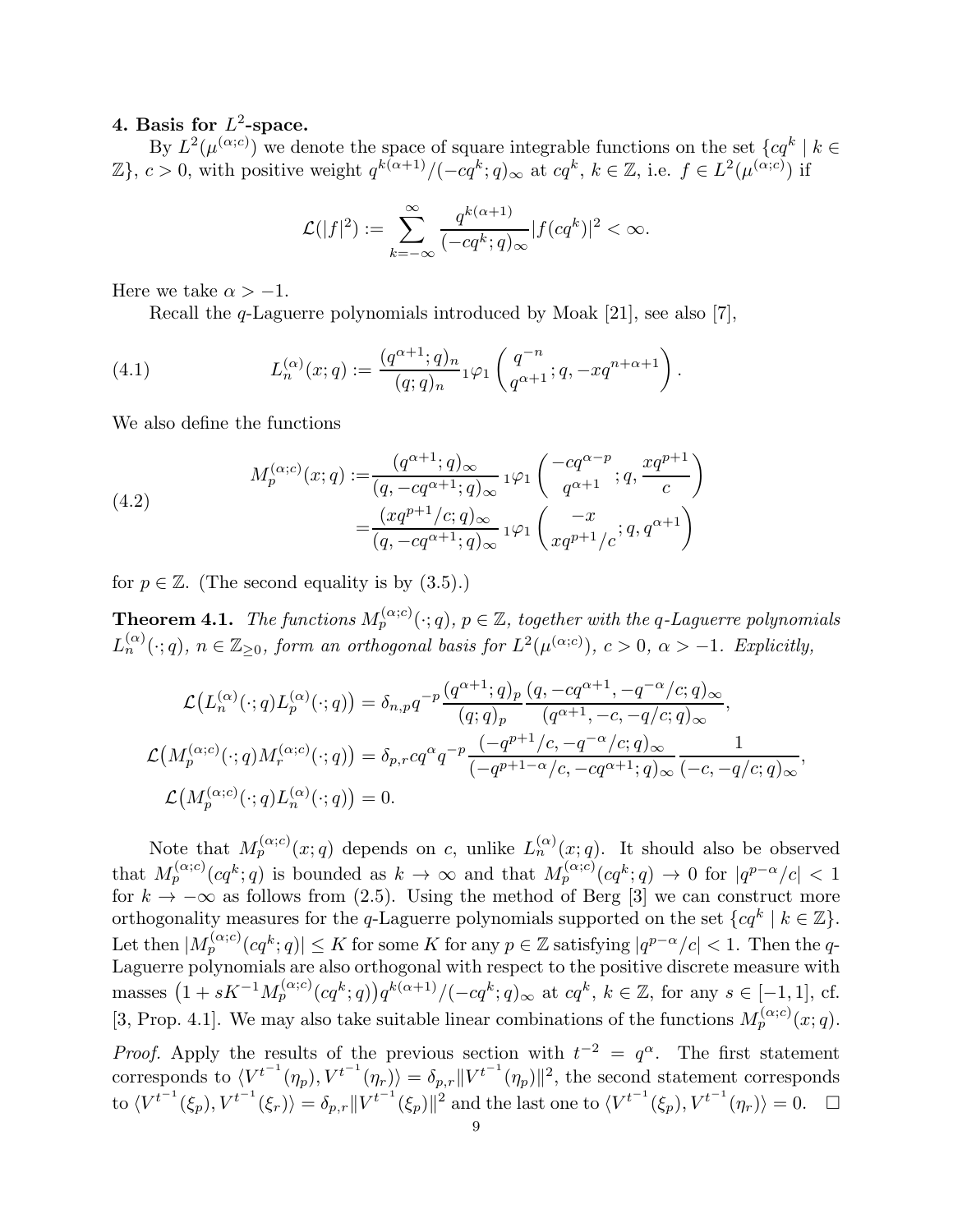*Remark 4.2.* The first statement of Theorem 4.1 corresponds to Moak's discrete orthogonality relations [21, Thm. 2] for the q-Laguerre polynomials. The second relation can be rewritten as

$$
(4.3)
$$
\n
$$
\sum_{k=-\infty}^{\infty} \frac{q^{k(\alpha+1)}(q^{\alpha+1};q)_{\infty}}{(-cq^k;q)_{\infty}(q;q)_{\infty}} {}_{1}\varphi_{1}\left(\frac{-cq^{\alpha-p}}{q^{\alpha+1}};q,q^{p+k+1}\right) \frac{(q^{\alpha+1};q)_{\infty}}{(q;q)_{\infty}} {}_{1}\varphi_{1}\left(\frac{-cq^{\alpha-r}}{q^{\alpha+1}};q,q^{r+k+1}\right)
$$
\n
$$
= \delta_{p,r}cq^{\alpha}q^{-p} \frac{(-q^{p+1}/c;q)_{\infty}}{(-q^{p+1-\alpha}/c;q)_{\infty}} \frac{(-cq^{\alpha+1},-q^{-\alpha}/c;q)_{\infty}}{(-c,-q/c;q)_{\infty}} =
$$
\n
$$
\sum_{k=-\infty}^{\infty} \frac{q^{k(\alpha+1)}(q^{k+p+1};q)_{\infty}}{(-cq^k;q)_{\infty}} {}_{1}\varphi_{1}\left(\frac{-cq^k}{q^{k+p+1}};q,q^{\alpha+1}\right) \frac{(q^{k+r+1};q)_{\infty}}{(q;q)_{\infty}} {}_{1}\varphi_{1}\left(\frac{-cq^k}{q^{k+r+1}};q,q^{\alpha+1}\right),
$$

for  $p, r \in \mathbb{Z}$ , which can be viewed as a q-analogue of the Hankel transform for the first equality or as a q-analogue of the Hansen-Lommel orthogonality relations for the second equality, cf. [18], and the limit case  $c \to 0$  corresponds to [18, Prop. 2.6]. The last statement shows that these  $q$ -Bessel functions are orthogonal to the  $q$ -Laguerre polynomials;

$$
\sum_{k=-\infty}^{\infty} \frac{q^{k(\alpha+1)}}{(-cq^k;q)_{\infty}} L_n^{(\alpha)}(cq^k;q) \frac{(q^{\alpha+1};q)_{\infty}}{(q;q)_{\infty}} 1^{\varphi_1} \left( \frac{-cq^{\alpha-r}}{q^{\alpha+1}};q,q^{r+k+1} \right) = 0, \quad r \in \mathbb{Z}, n \in \mathbb{Z}_{\geq 0}.
$$

Since the statement is that  ${V^{t}}^{-1}(\eta_p)_{p \in \mathbb{Z}_{\geq 0}}$  and  ${V^{t}}^{-1}(\xi_p)_{p \in \mathbb{Z}}$  form an orthogonal basis for the Hilbert space  $\ell^2(\mathbb{Z})$ , we also find the dual orthogonality relations

(4.4) 
$$
\sum_{p=0}^{\infty} \frac{V_k^{t^{-1}}(\eta_p)V_l^{t^{-1}}(\eta_p)}{\|V^{t^{-1}}(\eta_p)\|^2} + \sum_{p=-\infty}^{\infty} \frac{V_k^{t^{-1}}(\xi_p)V_l^{t^{-1}}(\xi_p)}{\|V^{t^{-1}}(\xi_p)\|^2} = \delta_{k,l}.
$$

The first sum is the Poisson kernel for the  $q$ -Laguerre polynomials evaluated at one; it can also be derived from the Christoffel-Darboux formula and the limit transition of the q-Laguerre polynomials to Jackson's q-Bessel function, see [21]. Explicitly, from [21, (4.11), Thm. 5] we get

$$
(4.5) \sum_{p=0}^{N} \frac{q^{p}(q;q)_{p}}{(q^{\alpha+1};q)_{p}} L_{p}^{(\alpha)}(x;q) L_{p}^{(\alpha)}(y;q) =
$$
  

$$
\frac{(q;q)_{N}}{(q^{\alpha+1};q)_{N}} \frac{1}{x-y} \left( x L_{N}^{(\alpha+1)}(x;q) L_{N}^{(\alpha)}(y;q) - y L_{N}^{(\alpha+1)}(y;q) L_{N}^{(\alpha)}(x;q) \right) \stackrel{N \to \infty}{\longrightarrow}
$$
  

$$
\frac{(q;q)_{\infty}}{(q^{\alpha+1};q)_{\infty}} \frac{(xy)^{-\frac{1}{2}\alpha}}{x-y} \left( \sqrt{x} J_{\alpha+1}^{(2)}(2\sqrt{x};q) J_{\alpha}^{(2)}(2\sqrt{y};q) - \sqrt{y} J_{\alpha+1}^{(2)}(2\sqrt{y};q) J_{\alpha}^{(2)}(2\sqrt{x};q) \right),
$$

where the right hand side is well-defined for  $x = y$  using l'Hôpital's formula. Using  $t^{-2} = q^{\alpha}$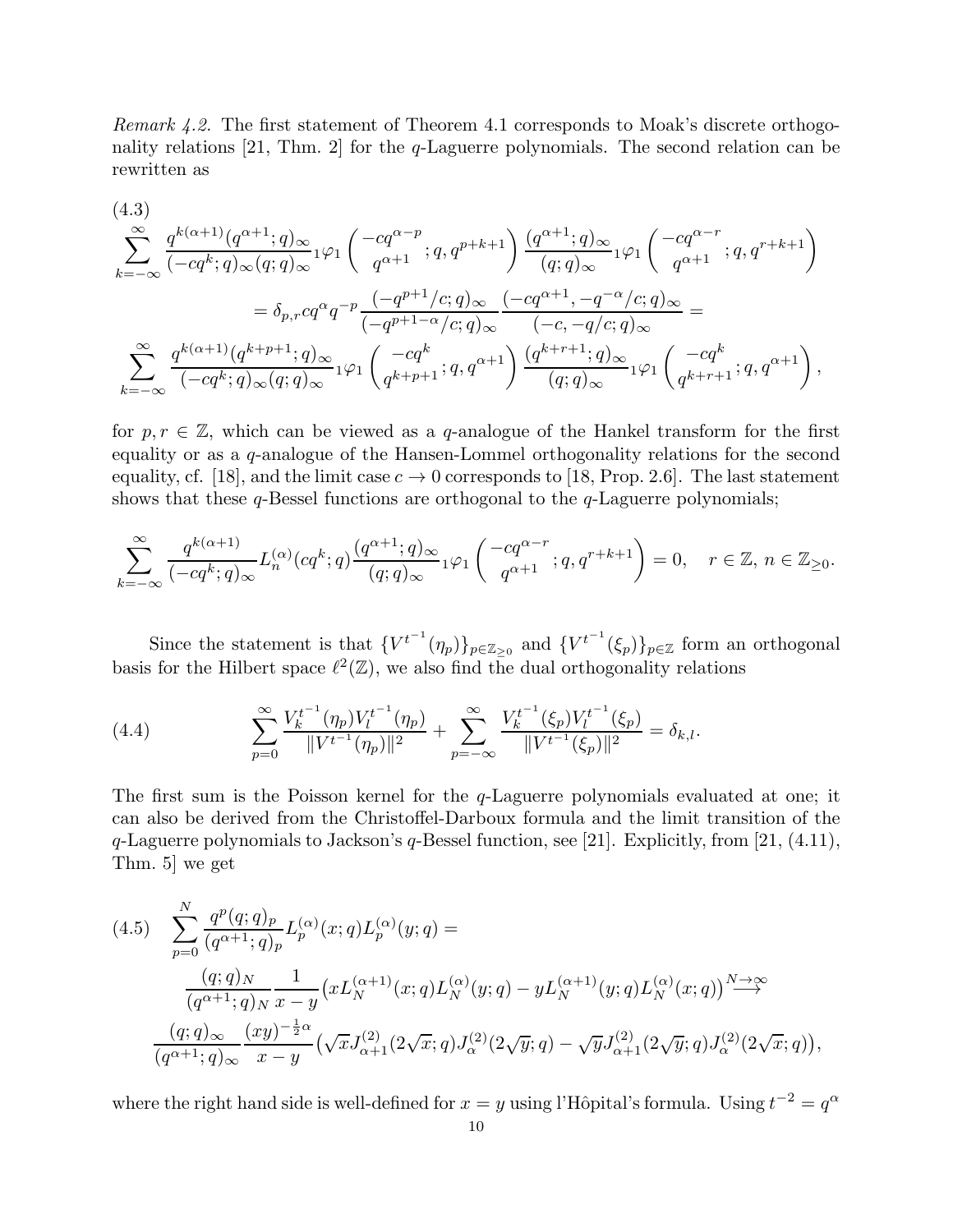we get

$$
\sum_{p=0}^{\infty} \frac{V_k^{t^{-1}}(\eta_p)V_l^{t^{-1}}(\eta_p)}{\|V^{t^{-1}}(\eta_p)\|^2} = \frac{q^{\frac{1}{2}(\alpha+1)(k+l)}(-1)^{k+l}}{(-cq^k, -cq^l; q)^{\frac{1}{2}}} \frac{(-c, -q/c, q^{\alpha+1}; q)_{\infty}}{(-cq^{\alpha+1}, -q^{-\alpha}/c, q; q)_{\infty}}
$$
\n
$$
\times \sum_{p=0}^{\infty} \frac{q^p(q; q)_p}{(q^{\alpha+1}; q)_p} L_p^{(\alpha)}(cq^k; q) L_p^{(\alpha)}(cq^l; q) = \frac{q^{\frac{1}{2}(k+l)}(-1)^{k+l}c^{-\alpha-\frac{1}{2}}(-c, -q/c; q)_{\infty}}{(-cq^k, -cq^l; q)^{\frac{1}{2}}_{\infty}(-cq^{\alpha+1}, -q^{-\alpha}/c; q)_{\infty}}
$$
\n
$$
\times \frac{1}{q^k - q^l} \left(q^{\frac{1}{2}k} J_{\alpha+1}^{(2)}(2\sqrt{c}q^{\frac{1}{2}k}; q) J_{\alpha}^{(2)}(2\sqrt{c}q^{\frac{1}{2}l}; q) - q^{\frac{1}{2}l} J_{\alpha+1}^{(2)}(2\sqrt{c}q^{\frac{1}{2}l}; q) J_{\alpha}^{(2)}(2\sqrt{c}q^{\frac{1}{2}k}; q)\right)
$$

by (4.5). Calculating the second sum in (4.4) is straightforward, so that we now have obtained the following corollary.

Corollary 4.3. *The following orthogonality relations hold;*

$$
\delta_{k,l}cq^{-k}(-cq^k;q)_{\infty}\frac{(-cq^{\alpha+1},-q^{-\alpha}/c;q)_{\infty}}{(-c,-q/c;q)_{\infty}} =
$$
\n
$$
\frac{c^{\frac{1}{2}-\alpha}}{q^k-q^l}\Big(q^{\frac{1}{2}k}J_{\alpha+1}^{(2)}(2\sqrt{c}q^{\frac{1}{2}k};q)J_{\alpha}^{(2)}(2\sqrt{c}q^{\frac{1}{2}l};q) - q^{\frac{1}{2}l}J_{\alpha+1}^{(2)}(2\sqrt{c}q^{\frac{1}{2}l};q)J_{\alpha}^{(2)}(2\sqrt{c}q^{\frac{1}{2}k};q)\Big) +
$$
\n
$$
q^{\alpha(\frac{1}{2}(k+l)-1)}\sum_{p=-\infty}^{\infty}q^p\frac{(-q^{p+1-\alpha}/c;q)_{\infty}}{(-q^{p+1}/c;q)_{\infty}}\frac{(q^{\alpha+1};q)_{\infty}}{(q;q)_{\infty}}{}_1\varphi_1\left(\begin{array}{c} -cq^{\alpha-p} \\ q^{\alpha+1} \end{array};q,q^{k+p+1}\right) +
$$
\n
$$
\times \frac{(q^{\alpha+1};q)_{\infty}}{(q;q)_{\infty}}{}_1\varphi_1\left(\begin{array}{c} -cq^{\alpha-p} \\ q^{\alpha+1} \end{array};q,q^{l+p+1}\right),
$$

In this form Corollary 4.3 is reminiscent of the Hankel transform, whereas if we use the transformation for the  $_1\varphi_1$ -series of (4.2), the orthogonality relations remind us of the Hansen-Lommel orthogonality relations, cf. [18]. Of course, we may also replace the expression for the Jackson  $q$ -Bessel function by the Poisson kernel for the  $q$ -Laguerre polynomials evaluated at one, cf. (4.5), to obtain the dual orthogonality relations involving a sum over  $\mathbb{Z}$  and over  $\mathbb{Z}_{\geq 0}$ .

#### 5. Direct proof of the orthogonality relations of Theorem 4.1.

In this section we present a direct analytic proof using summation and transformation formulas of the orthogonality relations of Theorem 4.1, but not of the completeness. The first statement of the orthogonality relations is well known, see Moak [21], so we concentrate on the last two. The method is based on manipulating generating functions, cf. [18], [13]. We start with the following lemma giving generating functions for the  $q$ -Bessel functions under consideration.

Lemma 5.1. *We have the following generating functions:* (i)  $For\ 0 < |z| < |b|^{-1}$  we have

$$
\sum_{p=-\infty}^{\infty} z^p b^p \frac{(q^{p+1};q)_{\infty}}{(aq^p/b;q)_{\infty}} 1^{\varphi_1} \left( \frac{aq^p/b}{q^{p+1}}; q, bx \right) = \frac{(q, az, x/z; q)_{\infty}}{(a/b, bz; q)_{\infty}},
$$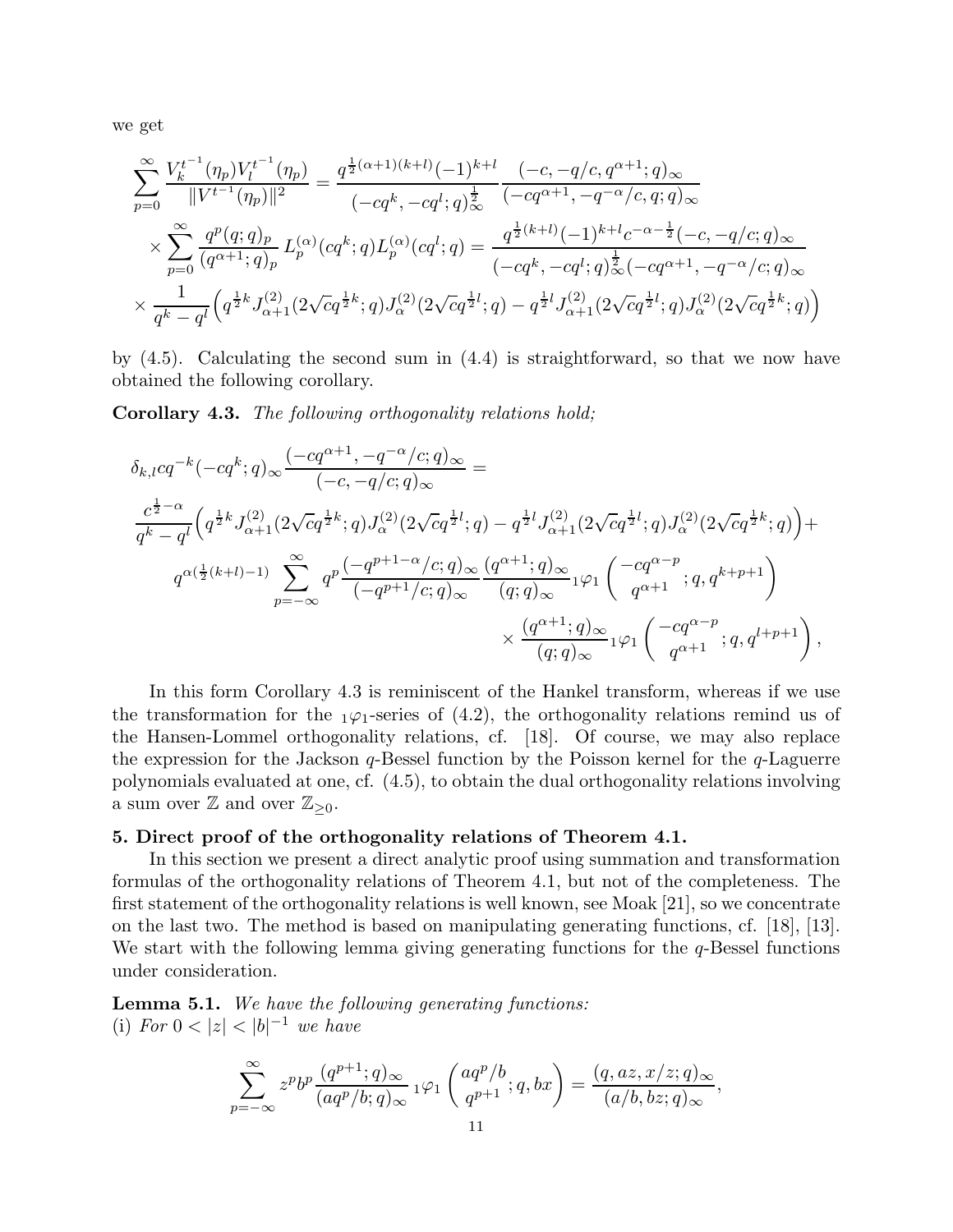(ii) *For*  $|d| < |w| < 1$  *we have* 

$$
\sum_{r=-\infty}^{\infty} w^r(q^{r+1};q)_{\infty} \, 1\varphi_1\left(\frac{dq^{r+1}/y}{q^{r+1}};q,y\right) = \frac{(d,q,y/w;q)_{\infty}}{(w,d/w;q)_{\infty}}.
$$

*Proof.* Case (i) is a limit case of [13, Prop. 2.1]. Use the *q*-binomial theorem [7, (1.3.2)] to expand  $(az; q)_{\infty}/(bz; q)_{\infty}$  in a power series of z for  $|z| < |b|^{-1}$ , and [7, (1.3.16)] to expand  $(x/z; q)_{\infty}$  in a power series in  $z^{-1}$  for  $|z| > 0$ . Multiply the resulting series to find the result.

For the proof of (ii) we expand  $1/(w; q)_{\infty}$  in a power series in w for  $|w| < 1$  and  $(y/w; q)_{\infty}/(d/w; q)_{\infty}$  in a power series in  $w^{-1}$  for  $|d| < |w|$  using [7, (1.3.2)] twice. Combine this to write the right hand side as a Laurent series in w with coefficients given by a  $_2\varphi_1$ series. Then use the limit case  $b \to 0$  of Heine's transformation [7, (1.4.6)] to get the result.  $\square$ 

To prove the last part of Theorem 4.1 we use Lemma 5.1(i) after replacing p by  $k + r$ , a by  $-bcq^{-r}$  and x by  $q^{\alpha+1}/b$  to get

$$
\sum_{k=-\infty}^{\infty} \frac{(zb)^{k+r}}{(-cq^k;q)_{\infty}} (q^{k+r+1};q)_{\infty} 1\varphi_1 \begin{pmatrix} -cq^k \\ q^{k+r+1} \end{pmatrix} = \frac{(q,-bzcq^{-r},q^{\alpha+1}/(bz);q)_{\infty}}{(-cq^{-r},bz;q)_{\infty}}
$$

and specialising  $zb = q^{\alpha+1+m}$ ,  $\alpha > -1$ , shows that the right hand side is zero for  $m \in \mathbb{Z}_{\geq 0}$ whereas the left hand side is a non-zero multiple of L applied to  $M_r^{(\alpha;c)}(x;q)x^m$ . So  $M_r^{(\alpha;c)}(x;q)$  is orthogonal to all monomials, hence to all polynomials implying the last statement of Theorem 4.1.

To prove the orthogonality relations for the functions  $M^{(\alpha;c)}(x;q)$  of Theorem 4.1 we first deduce the following result.

**Proposition 5.2.** *For*  $|y| < 1$ ,  $l \in \mathbb{Z}$ *, we have* 

$$
\sum_{k=-\infty}^{\infty} \frac{y^k}{(aq^k/b;q)_{\infty}} (q^{k+1};q)_{\infty} \mathbf{1} \varphi_1 \left(\frac{aq^k/b}{q^{k+1}};q,y\right) (q^{k-l+1};q)_{\infty} \mathbf{1} \varphi_1 \left(\frac{dq^{k-l+1}/y}{q^{k-l+1}};q,y\right)
$$
  

$$
= \begin{cases} 0, & \text{for } l < 0, \\ d^l \frac{(ay/(bd);q)_l(d,q,q;q)_{\infty}}{(q;q)_l(a/b;q)_{\infty}}, & \text{for } l \ge 0. \end{cases}
$$

*Proof.* Choose  $w = y/(bz)$  in Lemma 5.1(ii) and multiply with the generating function of Lemma 5.1(i) with x replaced by  $y/b$ . This then gives the following identity

$$
\frac{(az;q)_\infty (d,q,q;q)_\infty}{(bz d/y;q)_\infty (a/b;q)_\infty} = \sum_{l=-\infty}^{\infty} z^l
$$
\n
$$
\times \sum_{k=-\infty}^{\infty} \frac{y^{k-l} b^l}{(aq^k/b;q)_\infty} (q^{k+1};q)_\infty 1 \varphi_1 \left(\frac{aq^k/b}{q^{k+1}};q,y\right) (q^{k-l+1};q)_\infty 1 \varphi_1 \left(\frac{dq^{k-l+1}/y}{q^{k-l+1}};q,y\right)
$$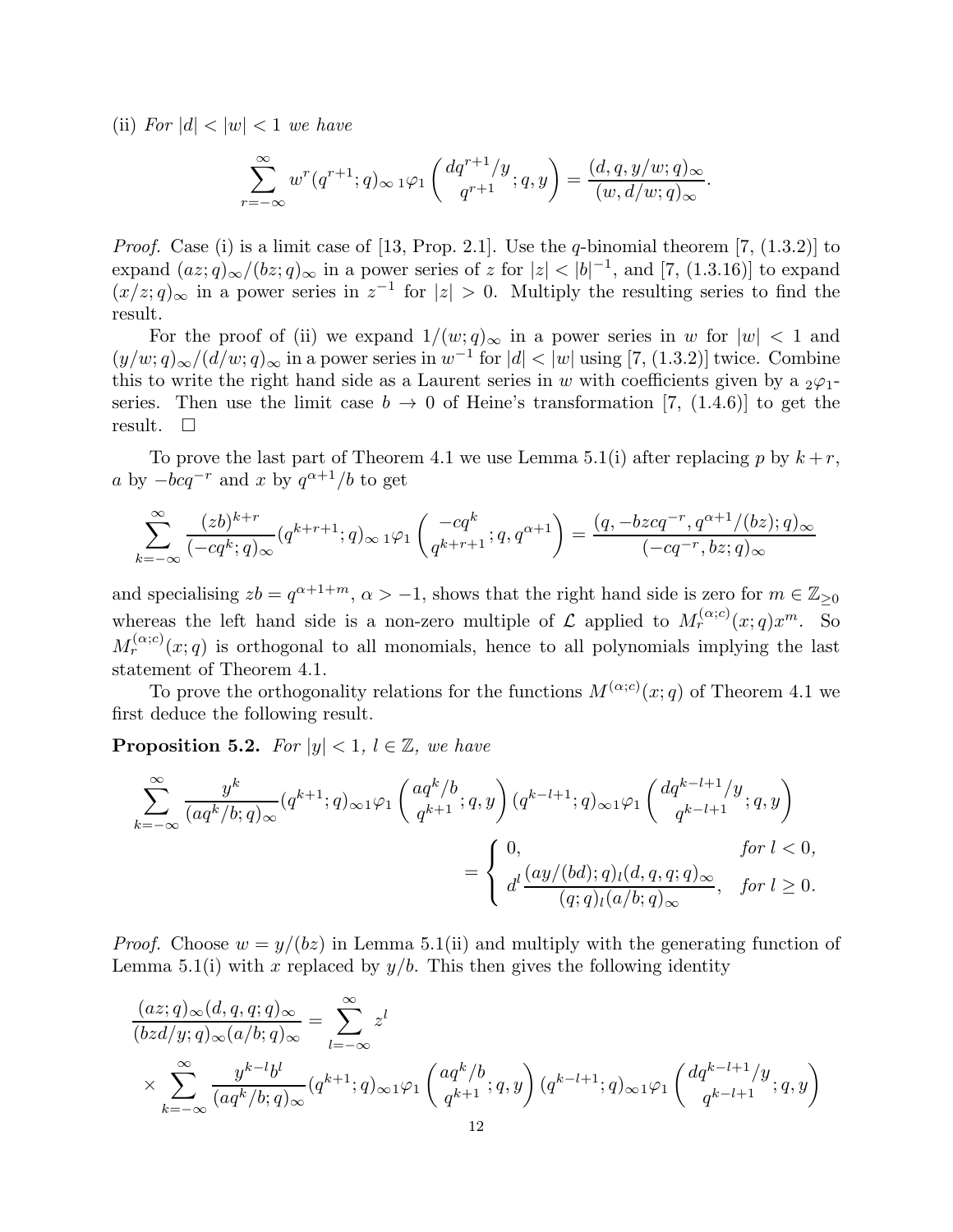under the condition  $|y/b| < |z| < \min(|b|^{-1}, |y/(db)|)$ . So we need  $|y| < 1$ ,  $|d| < 1$  to have a non-empty region of analyticity of the right hand side as function of z. The left hand side is an analytic function of z in  $|z| < |y/(db)|$  and it can be expanded in a power series in z using the q-binomial theorem  $[7, (1.3.2)]$ . Comparing coefficients at both sides gives the result for  $|d|$  < 1.

Next we use analytic continuation with respect to d. For fixed  $l \in \mathbb{Z}$  the right hand side is analytic in d. To see that the left hand side is analytic in d we note that  $f_k(d) =$  $(q^{k-l+1}; q)_{\infty} \log_1(dq^{k-l+1}/y; q^{k-l+1}; q, y)$  is analytic in d. Moreover, for  $k \geq l$  we easily estimate  $|f_k(d)| \leq (-|d/y|, -|y|; q)_{\infty}$ , so that the convergence of the sum for  $k \to \infty$  is uniform in d on compact subsets since  $|y| < 1$ .

In order to obtain uniform convergence as  $k \to -\infty$  we use (2.5) so that for  $k \le -l$ we can estimate  $|f_k(d)| \leq |d^{l-k}(y/d;q)_{l-k}|(-|d/y|,-|y|;q)_{\infty}$ . On the other hand we see that by (2.5) and (2.7) the coefficient for the function  $f_k(d)$  as  $k \to \infty$  behaves like  $C(-1)^k q^{\frac{1}{2}k(k+1)}$ . Hence the convergence for  $k \to -\infty$  is also uniform in d on compact subsets. Hence both sides of the equality of this proposition are analytic in  $d$  and coincide on  $|d|$  < 1, so it holds for all d.  $\square$ 

There are many ways of linking w and z such that the products of the generating functions of Lemma 5.1 simplify. Taking  $w = x/z$  and  $bx = y$  leads to the same result. The case  $az = d/w$  also gives an interesting result, which may be obtained as a limit case of [13, Prop. 2.2].

In Proposition 5.2 we replace k by  $k + p$ , l by  $-r + p$  for  $r, p \in \mathbb{Z}$ , next we take  $y = q^{\alpha+1}, \, \alpha > -1, \text{ and } aq^m = -cb$  to get

$$
\label{eq:20} \begin{split} \sum_{k=-\infty}^{\infty}\frac{q^{k(\alpha+1)}(q^{k+p+1};q)_{\infty}}{(-cq^k;q)_{\infty}}{}_1\varphi_1&\left(\frac{-cq^k}{q^{k+p+1}};q,q^{\alpha+1}\right)(q^{k+r+1};q)_{\infty}{}_1\varphi_1\left(\frac{dq^{k+r-\alpha}}{q^{k+r+1}};q,q^{\alpha+1}\right)\\ &=\left\{\begin{array}{ll} 0, &\text{for }p< r,\\ q^{-p(\alpha+1)}d^{p-r}\frac{(-cq^{\alpha-p+1}/d;q)_{p-r}(d,q^{p-r+1},q;q)_{\infty}}{(-cq^{-p};q)_{\infty}}, &\text{for }p\geq r. \end{array}\right.
$$

Using  $(2.7)$  we see that this reduces to the second equation of  $(4.3)$  after specialising  $d = -cq^{\alpha-r}$ , since  $(q^{1+r-p}; q)_{p-r} = \delta_{r,p}$  for  $p \geq r$ . So we have proved (4.3).

## 6. Proof of the dual orthogonality relations.

In this section we prove the dual orthogonality relations of Corollary 4.3 by using a rigorous limit transition from the big q-Jacobi polynomials to the q-Bessel functions under consideration, which we will call now big q-Bessel functions. The orthogonality relations for the big q-Jacobi polynomials tend to the dual orthogonality relations given in Corollary 4.3. This then gives, together with the analytic proofs of the previous section a complete alternative analytic proof of Theorem 4.1.

For  $\alpha > -1, c > 0, k \in \mathbb{Z}, x \in \mathbb{R}$  put

(6.1) 
$$
\mathcal{J}_{\alpha,k}^c(x;q) := {}_1\varphi_1\left(\frac{x^{-1}}{q^{\alpha+1}}; q, -c^{-1}xq^{k+\alpha+2}\right)
$$

(6.2) 
$$
= (-c^{-1}q^{k+1}; q)_{\infty} 2\varphi_1 \left( \frac{q^{\alpha+1}x, 0}{q^{\alpha+1}}; q, -c^{-1}q^{k+1} \right).
$$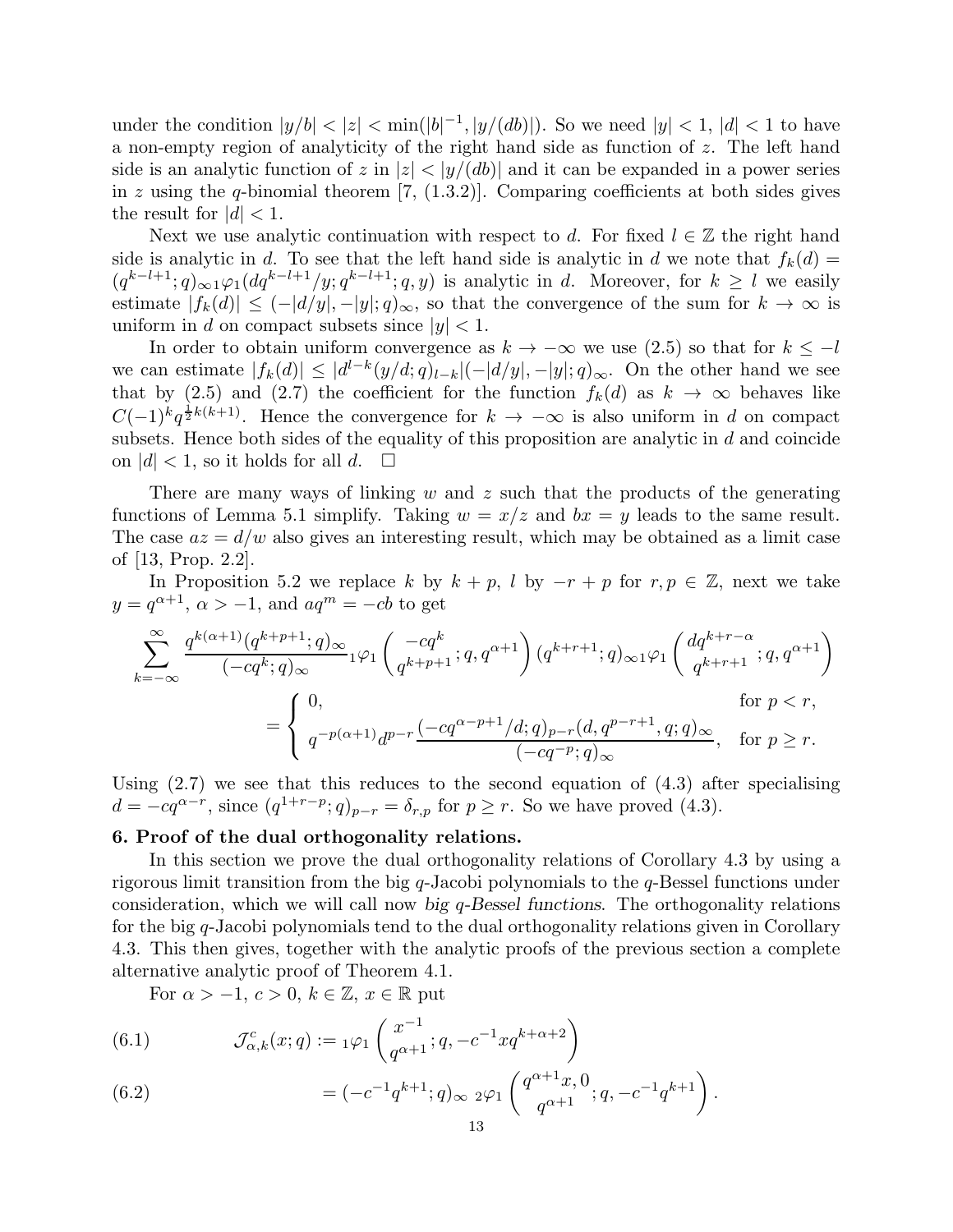Here we used for the second identity the tranformation

$$
{}_1\varphi_1\left(\frac{a}{c};q,x\right)=(ax/c;q)_\infty \;{}_2\varphi_1\left(\frac{c/a,0}{c};q,ax/c\right),
$$

which is a limit case of Heine's transformation formula  $[7, (1.4.6)]$ . Then formulas  $(4.1)$ and (4.2) can be rewritten as

(6.3) 
$$
L_n^{(\alpha)}(c^{-1}q^{k+1};q) = \frac{(q^{\alpha+1};q)_n}{(q;q)_n} \mathcal{J}_{\alpha,k}^c(q^n;q) \quad (n \in \mathbb{Z}_{\geq 0}),
$$

respectively

(6.4) 
$$
M_p^{(\alpha; c^{-1})}(c^{-1}q^{k+1};q) = \frac{(q^{\alpha+1};q)_{\infty}}{(q, -c^{-1}q^{\alpha+1};q)_{\infty}} \mathcal{J}_{\alpha,k}^c(-cq^{p-\alpha};q) \quad (p \in \mathbb{Z}).
$$

The (dual) orthogonality relations in Corollary 4.3 can be rewritten by substitution of (4.5), (6.3) and (6.1). We obtain for  $k, l \in \mathbb{Z}$ :

$$
(6.5) \sum_{n=0}^{\infty} (\mathcal{J}_{\alpha,k}^{c} \mathcal{J}_{\alpha,l}^{c}) (q^{n};q) \frac{q^{n} (q^{n+1};q)_{\infty}}{(q^{n+\alpha+1};q)_{\infty}} + \sum_{p=-\infty}^{\infty} (\mathcal{J}_{\alpha,k}^{c} \mathcal{J}_{\alpha,l}^{c}) (-cq^{p-\alpha-1};q) \frac{cq^{p-\alpha-1} (-cq^{p-\alpha};q)_{\infty}}{(-cq^{p};q)_{\infty}} = \delta_{k,l} q^{-k(\alpha+1)} \frac{(q;q)_{\infty}^{2}}{(q^{\alpha+1};q)_{\infty}^{2}} \frac{(-cq^{-\alpha-1},-q^{\alpha+2}c^{-1},-q^{k+1}c^{-1};q)_{\infty}}{(-c,-qc^{-1};q)_{\infty}}.
$$

We will show that the orthogonality relations (6.5) can be rigorously obtained as a limit case of the orthogonality relations for big q-Jacobi polynomials.

Let  $0 < a < q^{-1}$ ,  $b > -q^{-1}$ ,  $c > 0$ . Big q-Jacobi polynomials are defined by

(6.6) 
$$
P_k(x;a,b,-c;q) := {}_3\varphi_2\left(\begin{matrix}q^{-k}, abq^{k+1},x\\ aq,-cq\end{matrix};q,q\right) \quad (x \in \mathbb{R}, k \in \mathbb{Z}_{\geq 0}).
$$

Formally we have

(6.7) 
$$
\lim_{r \to \infty} P_{r-k}(q^{\alpha+1}x; q^{\alpha}, b, -cq^{-r-1}; q) = \frac{1}{(-c^{-1}q^{k+1}; q)_{\infty}} \mathcal{J}_k(x; \alpha, c; q).
$$

(Substitute (6.6) and (6.2) and take termwise limits in the  $_3\varphi_2$ .) The orthogonality relations for big q-Jacobi polynomials are given by

(6.8) 
$$
\int_{-cq}^{aq} (P_k P_l)(x; a, b, -c; q) \frac{(x/a, -x/c; q)_{\infty}}{(x, -bx/c; q)_{\infty}} d_q x
$$
  

$$
= \delta_{k,l} M \frac{1 - abq}{1 - abq^{2k+1}} \frac{(q, bq, -abq/c; q)_k}{(abq, aq, -cq; q)_k} (acq^2)^k q^{k(k-1)/2},
$$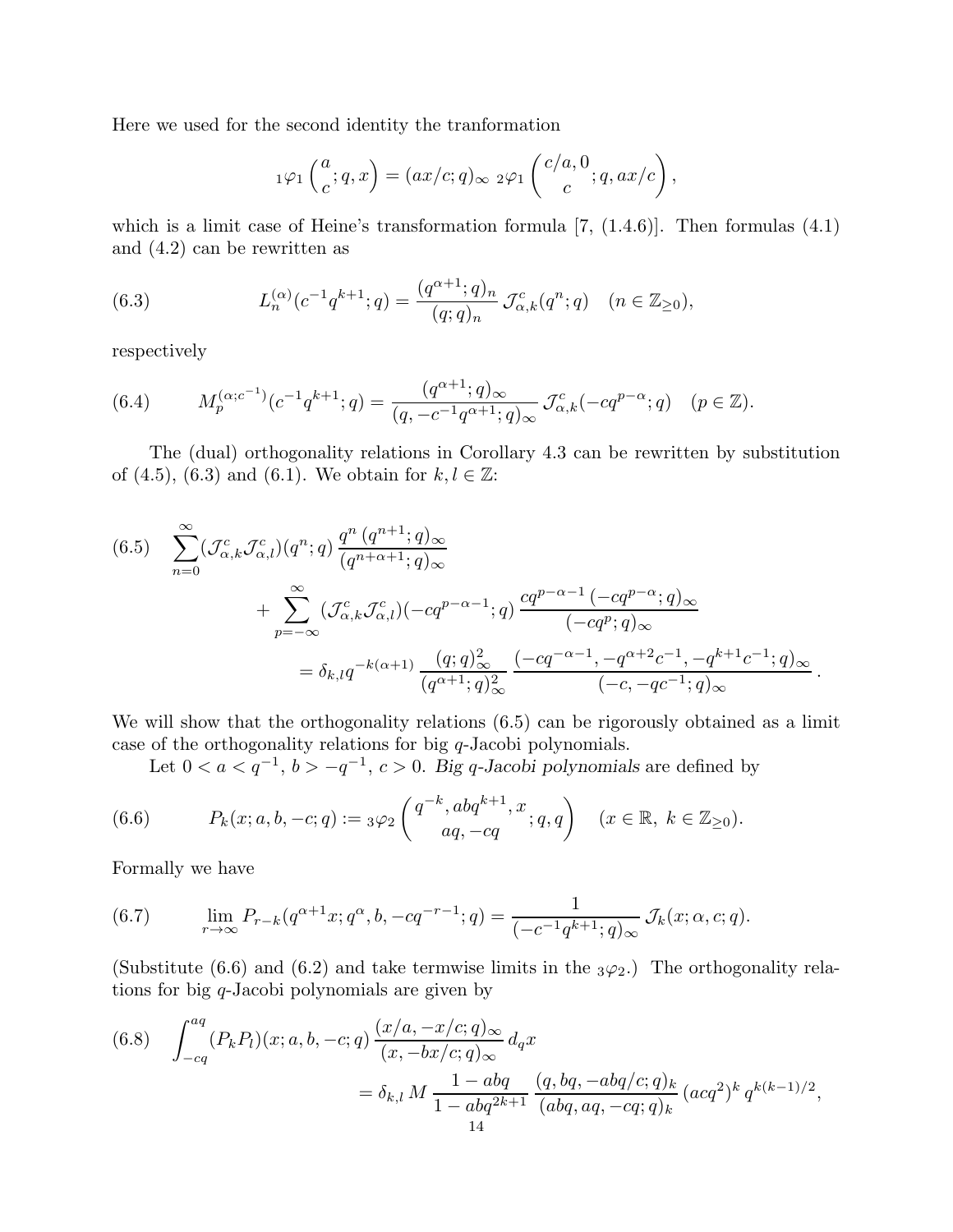where

$$
M:=\frac{(1-q)\,aq\,(q,-c/a,-aq/c,abq^2;q)_\infty}{(aq,bq,-cq,-abq/c;q)_\infty}\,,
$$

see  $[7, (7.3.12)$ – $(7.3.14)$ ]. (Note the error on the right-hand side of  $[7, (7.3.13)]$ : the factor  $(-ac)^n$  must be replaced by  $(-acq^2)^{-n}$ .)

Formally the orthogonality relations (6.5) can be obtained as a limit case of the orthogonality relations (6.8) for big q-Jacobi polynomials. In (6.8) just replace k by  $r - k$ , l by  $r - l$ , c by  $cq^{r-1}$ , and a by  $q^{\alpha}$ , and let  $r \to \infty$ . Because of these limit results we call the functions  $x \mapsto \mathcal{J}_k(x; \alpha, c; q)$  big q-Besel functions.

For  $b = 0$  we can transform the right-hand side of  $(6.6)$  by the transformation formula [7, Exercise  $1.15(i)$ ]:

(6.9) 
$$
\widetilde{P}_k(x;a,0,-c;q) := (-c^{-1}q^{-k};q)_k P_k(x;a,0,-c;q) = {}_2\varphi_1\left(\begin{matrix}q^{-k},aq/x\\aq\end{matrix};q,-x/c\right).
$$

Formula (6.7) for  $b = 0$  can also be obtained as a formal termwise limit by substituting  $(6.9)$  and  $(6.1)$  and by taking termwise limits in the  $_2\varphi_1$ .

Fix  $\alpha > -1, c > 0$ , and let  $r \in \mathbb{Z}_{\geq 0}$ . From (6.8) we get orthogonality relations for the functions  $x \mapsto \widetilde{P}_{r-k}(q^{\alpha+1}x; q^{\alpha}, 0, -cq^{-r-1}; q)$   $(k = r, r - 1, ...):$ 

$$
(6.10) \sum_{n=0}^{\infty} (\widetilde{P}_{r-k}\widetilde{P}_{r-l})(q^{n+\alpha+1};q^{\alpha},0,-cq^{-r-1};q) \frac{q^n (q^{n+1},-c^{-1}q^{\alpha+n+r+2};q)_{\infty}}{(q^{\alpha+n+1};q)_{\infty}} + \sum_{p=-r}^{\infty} (\widetilde{P}_{r-k}\widetilde{P}_{r-l})(-cq^p;q^{\alpha},0,-cq^{-r-1};q) \frac{cq^{p-\alpha-1}(-cq^{p-\alpha},q^{p+r+1};q)_{\infty}}{(-cq^p;q)_{\infty}} = \delta_{k,l} \frac{(q,-cq^{-r-\alpha-1},-q^{\alpha+r+2}/c;q)_{\infty}}{(q^{\alpha+1},-cq^{-r};q)_{\infty}} \frac{(q,-c^{-1}q^{k+1};q)_{r-k}}{(q^{\alpha+1};q)_{r-k}} q^{(\alpha+1)(r-k)}.
$$

Here  $k, l = r, r - 1, \ldots$ . Note that the orthogonality relations (6.10) and (6.5) have the same structure. We want to show that we can take a rigorous limit for  $r \to \infty$  of (6.10) which yields (6.5) preserving this structure.

**Proposition 6.1.** *Fix*  $\alpha > -1$ ,  $c > 0$ ,  $k \in \mathbb{Z}$ . *Then, for each*  $x \in \mathbb{R}$  *we have the pointwise limit*

(6.11) 
$$
\lim_{r \to \infty} \widetilde{P}_{r-k}(q^{\alpha+1}x; q^{\alpha}, 0, -cq^{-r-1}; q) = \mathcal{J}_{\alpha,k}^{c}(x; q).
$$

*Furthermore, if*  $M > 0$  *then* 

(6.12) 
$$
\left| \widetilde{P}_{r-k}(q^{\alpha+1}x; q^{\alpha}, 0, -cq^{-r-1}; q) \right| \brace |\mathcal{J}^c_{\alpha,k}(x; q)| \brace 0^{d+1} \leq 1^{\phi_1} \left( \frac{-M^{-1}}{q^{\alpha+1}}; q, \frac{-q^{\alpha+k+2}M}{c} \right)
$$
  
for  $|x| \leq M$  and  $r = k, k+1, ...$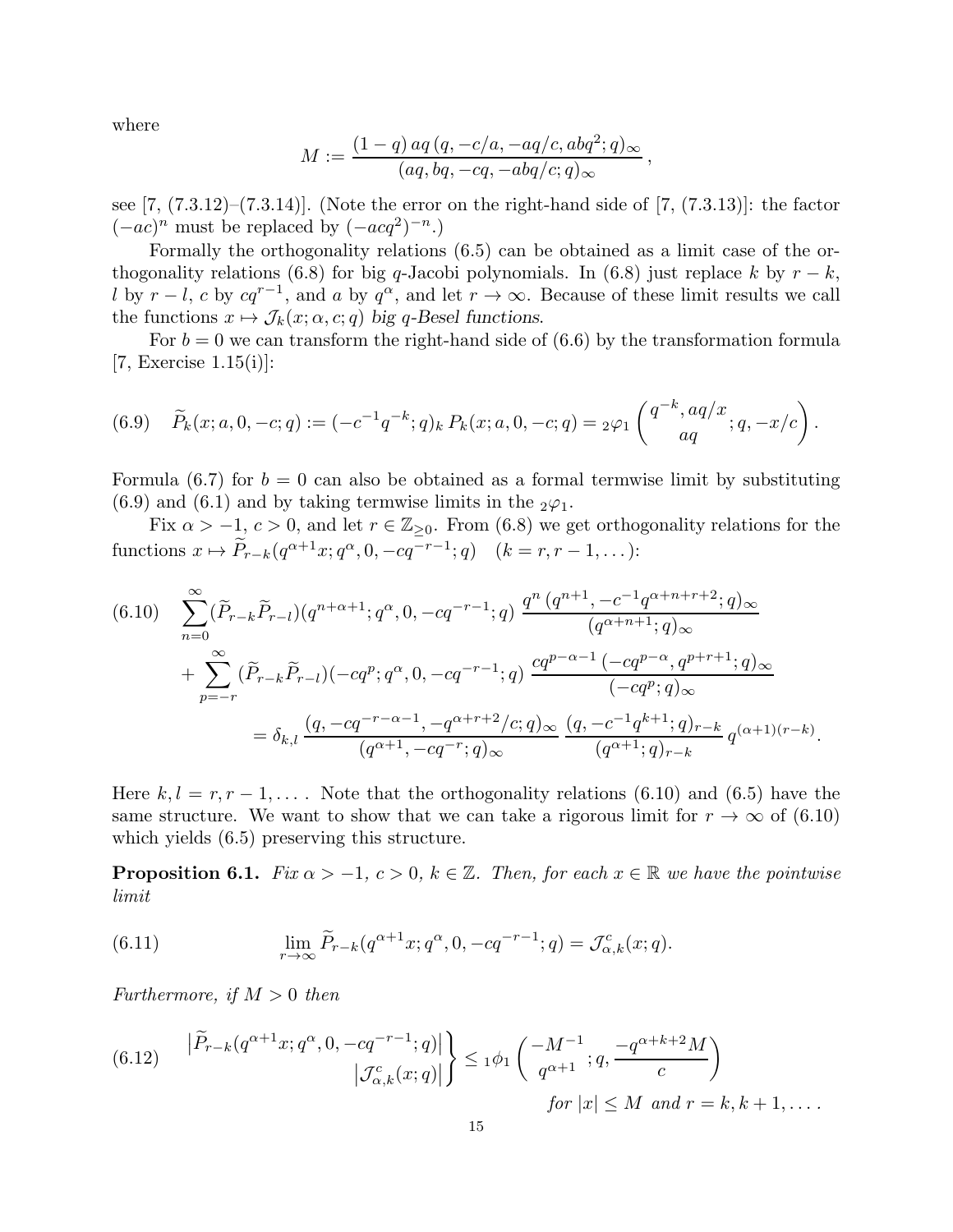*Proof.* Write

$$
\widetilde{P}_{r-k}(q^{\alpha+1}x; q^{\alpha}, 0, -cq^{-r-1}; q) = {}_2\phi_1\left(\frac{q^{-r+k}, x^{-1}}{q^{\alpha+1}}; q, -\frac{q^{\alpha+r+2}x}{c}\right) = \sum_{j=0}^{\infty} t_r(j, x)
$$

with

$$
t_r(j,x) := \frac{(q^{-r+k}, x^{-1}; q)_j}{(q^{\alpha+1}, q; q)_j} \left( -c^{-1} q^{\alpha+r+2} x \right)^j \quad \text{(vanishing if } j > r-k).
$$

Also write

$$
\mathcal{J}_{\alpha,k}^c(x;q) = 1 \phi_1 \left( \frac{x^{-1}}{q^{\alpha+1}}; q, -c^{-1} x q^{k+\alpha+2} \right) = \sum_{j=0}^{\infty} t(j,x)
$$

with

$$
t(j,x) := \frac{(x^{-1};q)_j}{(q^{\alpha+1},q;q)_j} q^{\frac{1}{2}j(j-1)} (c^{-1}xq^{k+\alpha+2})^j.
$$

Then

(6.13) 
$$
\lim_{r \to \infty} t_r(j, x) = t(j, x)
$$

and

(6.14) 
$$
|t_r(j,x)| \leq T(j,M) \text{ for } r \geq k \text{ and } |x| \leq M,
$$

where

$$
T(j,M) := \frac{(-M^{-1};q)_j}{(q^{\alpha+1},q;q)_j} q^{\frac{1}{2}j(j-1)} (c^{-1}Mq^{k+\alpha+2})^j
$$

and

$$
\sum_{j=0}^{\infty} T(j, M) = 1\phi_1 \left( \frac{-M^{-1}}{q^{\alpha+1}}; q, -c^{-1} M q^{k+\alpha+2} \right) < \infty.
$$

Then the limit (6.11) follows from (6.13) and (6.14) by dominated convergence.

For the proof of (6.14) we have used that, for  $i = 0, 1, \ldots, r - k - 1$  and  $|x| \le M$ :

$$
|(1 - q^{-r+k+i})(1 - x^{-1}q^{i})q^{r-k}x| = |(q^{i} - q^{r-k})(x - q^{i})|
$$
  
\n
$$
\leq q^{i}(M + q^{i}) = (1 + M^{-1}q^{i})q^{i}M.
$$

For  $P_{r-k}(-cq^p; q^{\alpha}, 0, -cq^{-r-1}; q)$  as  $-r \leq p \leq -k$ ,  $r \to \infty$  we need a more refined estimate in order to be able to take limits in (6.10).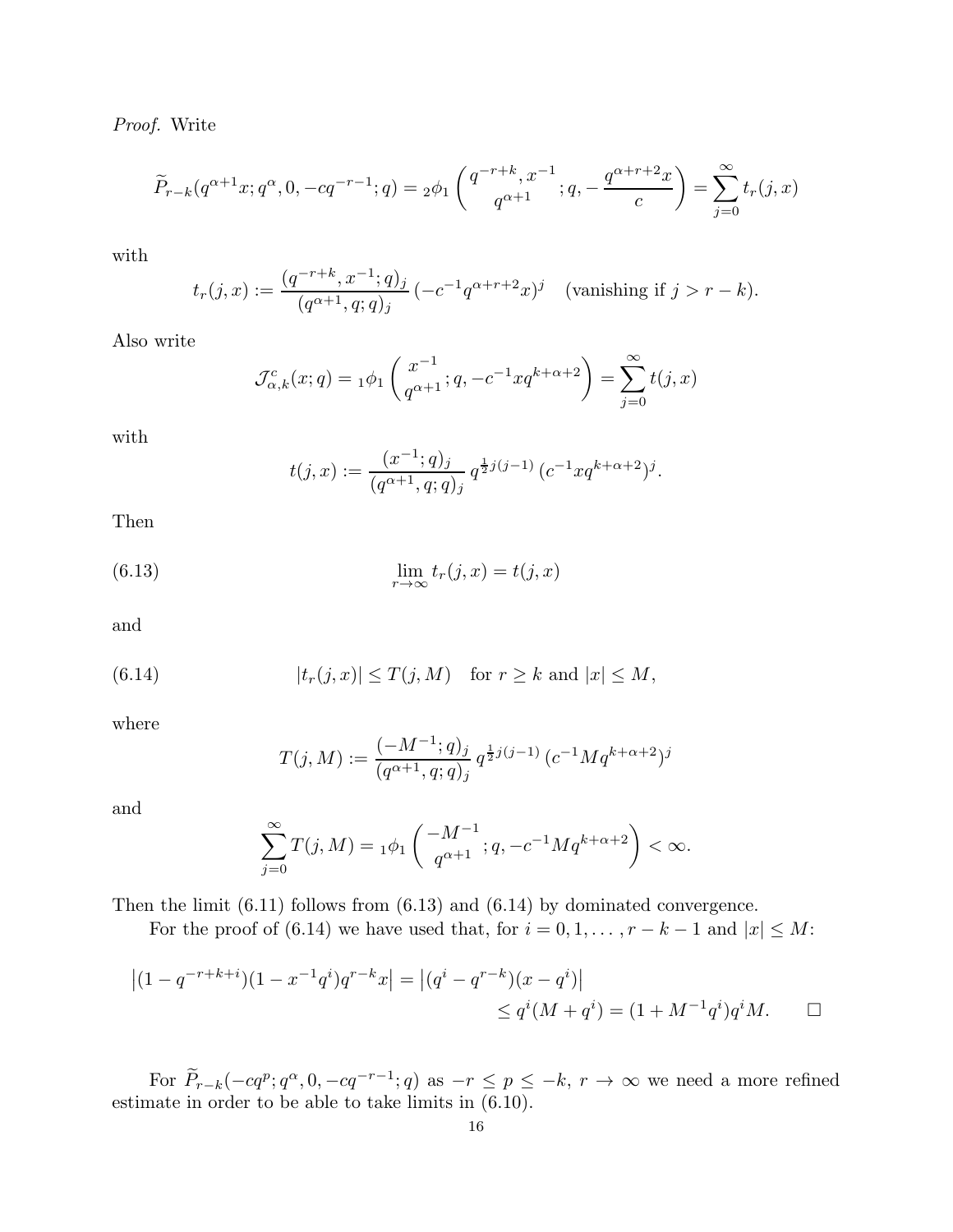**Proposition 6.2.** *Fix*  $\alpha > -1$ *,*  $c > 0$ *,*  $k \in \mathbb{Z}$ *, Let*  $r \in \{k, k+1, \dots\}$ *. Then, for*  $p \in$ {−k, −k − 1, . . . } *we have*

(6.15) 
$$
\widetilde{P}_{r-k}(-cq^p;q^{\alpha},0,-cq^{-r-1};q) = (q;q)_{r-k} \frac{(-cq^p;q)_{-k-p}}{(q^{\alpha+1},q;q)_{-k-p}} (-c^{-1}q^{\alpha-p+1})^{-k-p}
$$

$$
\times 2\phi_2 \begin{pmatrix} q^{-r-p},-cq^{-k} \\ q^{\alpha+1-k-p},q^{-k-p+1};q,-c^{-1}q^{\alpha-k-p+r+2} \end{pmatrix}
$$

*and*

$$
(6.16) \quad \mathcal{J}_{\alpha,k}^{c}(-cq^{p-\alpha-1};\alpha,c;q) = (q;q)_{\infty} \frac{(-cq^{p};q)_{-p-k}}{(q^{\alpha+1};q;q)_{-p-k}} \left(-c^{-1}q^{-p+\alpha+1}\right)^{-p-k}
$$

$$
\times 1\phi_2\begin{pmatrix} -cq^{-k} \\ q^{-p-k+1}, q^{\alpha+1-p-k} \end{pmatrix} = \lim_{r \to \infty} \widetilde{P}_{r-k}(-cq^{p};q^{\alpha},0, -cq^{-r-1};q).
$$

*Furthermore,*

$$
(6.17) \qquad \left| \widetilde{P}_{r-k}(-cq^p;q^{\alpha},0,-cq^{-r-1};q) \right| \right\} \le \frac{(-cq^p;q)_{-k-p}}{(q^{\alpha+1},q;q)_{-k-p}} (c^{-1}q^{\alpha-p+1})^{-k-p}
$$
\n
$$
\times 1^{\phi_2} \begin{pmatrix} -cq^{-k} \\ q^{\alpha+1},q \end{pmatrix}; q, c^{-1}q^{k+\alpha+2} \Big)
$$
\n
$$
for \ r \in \{k, k+1, \ldots\} \ and \ p \in \{-k, -k-1, \ldots\}.
$$

*Proof.* By Jackson's tranformation formula [7, (1.5.4)] we have

$$
{}_2\phi_1\left(\begin{array}{c} a,b\\ c \end{array};q,z\right) = \frac{(az;q)_\infty}{(z;q)_\infty} \cdot {}_2\phi_2\left(\begin{array}{c} a,c/b\\ c,az \end{array};q,bz\right)
$$
  
= 
$$
\frac{1}{(z;q)_\infty} \sum_{j=0}^\infty \frac{(a,c/b;q)_j \cdot (azq^j;q)_\infty}{(c,q;q)_j} q^{\frac{1}{2}j(j-1)}(-bz)^j.
$$

Put  $z := q^{-s+1}a^{-1}$ , where  $s \in \mathbb{Z}_{\geq 0}$ . Then  $(azq^j; q)_{\infty} = (q^{-s+j+1}; q)_{\infty}$ , so in the last sum the summation will start at  $j = s$ . Replace the summation index j by  $j + s$  and write the resulting sum again as a <sub>2</sub> $\phi$ <sub>2</sub>. Then we obtain for  $s \in \mathbb{Z}_{\geq 0}$ :

$$
{}_2\phi_1\left(\begin{matrix}a,b\\c\end{matrix};q,a^{-1}q^{-s+1}\right)=\frac{(q;q)_\infty\,(c/b;q)_s\,b^s}{(qa^{-1};q)_\infty\,(c;q)_s}\,{}_2\phi_2\left(\begin{matrix}aq^s,cq^s/b\\cq^s,q^{s+1}\end{matrix};q,qa^{-1}b\right).
$$

This yields (6.15) (here  $s = -k - p$ ).

The first identity in (6.16) can be derived in a similar way by starting with

$$
{}_1\phi_1\left(\frac{a}{c};q,z\right) = \frac{1}{(c;q)_{\infty}} \sum_{j=0}^{\infty} \frac{(az/c;q)_j (q^j z;q)_{\infty}}{(q;q)_j} q^{\frac{1}{2}j(j-1)} (-c)^j
$$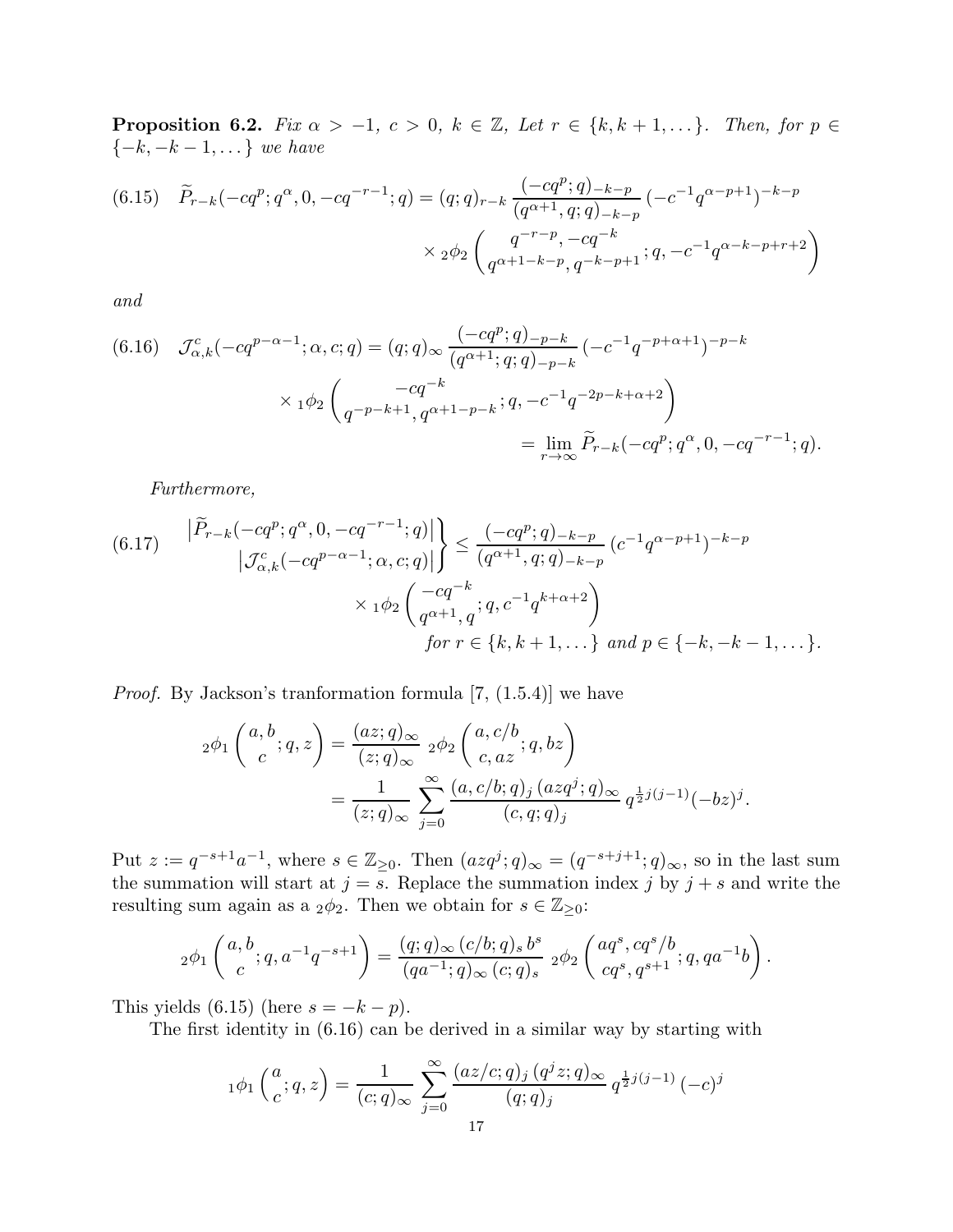(this is (3.5) with the right-hand side expanded) and then putting  $z := q^{-s+1}$  ( $s \in \mathbb{Z}_{\geq 0}$ ). Expand the right-hand side of (6.15). So

$$
\widetilde{P}_{r-k}(-cq^{p};q^{\alpha},0,-cq^{-r-1};q) = \sum_{j=0}^{\infty} t_{r}(j;p)
$$

with

$$
t_r(j,p) := (q;q)_{r-k} \frac{(-cq^p;q)_{-k-p}}{(q^{\alpha+1},q;q)_{-k-p}} (-c^{-1}q^{\alpha-p+1})^{-k-p}
$$
  
\$\times \frac{(q^{-r-p}, -cq^{-k};q)\_j}{(q^{\alpha+1-k-p}, q^{-k-p+1}, q; q)\_j} q^{\frac{1}{2}j(j-1)} (c^{-1}q^{\alpha-k-p+r+2})^j\$ (vanishing if  $j > r + p$ ).

Then

(6.18) 
$$
|t_r(j,p)| \leq T(j,p) \text{ for } r \in \{k, k+1, \dots\} \text{ and } p \in \{-k, -k-1, \dots\},
$$

where

$$
T(j,p) := \frac{(-cq^p;q)_{-k-p}}{(q^{\alpha+1},q;q)_{-k-p}} \left(c^{-1}q^{\alpha-p+1}\right)^{-k-p} \frac{(-cq^{-k};q)_j}{(q^{\alpha+1},q,q;q)_j} q^{j(j-1)} \left(c^{-1}q^{k+\alpha+2}\right)^j
$$

and  $\sum_{j=0}^{\infty} T(j, p)$  equals the right-hand side of (6.17).

For the proof of (6.18) we have used that, for  $i = 0, 1, \ldots, r + p - 1$ ,

$$
\left| (1 - q^{-r - p + i}) q^{r - p - k} \right| = \left| (q^{i} - q^{r + p}) q^{-2p - k} \right| \le q^{i} q^{k}.
$$

For fixed p, the limit formula in  $(6.16)$  follows from  $(6.11)$ , but it follows also by taking a termwise limit for  $r \to \infty$  on the right-hand side of (6.15) and by using dominated convergence in view of  $(6.18)$ .  $\Box$ 

**Proof of (6.5).** Suppose  $k \geq l$  (without loss of generality). As  $r \to \infty$ , the right-hand side of (6.10) tends to the right-hand side of (6.5), and each term on the left-hand side of  $(6.10)$  tends to the corresponding term on the left-hand side of  $(6.5)$  (because of  $(6.11)$ ). We will show that the left-hand side of  $(6.10)$  tends rigorously to the left-hand side of  $(6.5)$ by splitting up the left-hand side of (6.10) as

$$
\sum_{n=0}^{\infty} + \sum_{p=-l+1}^{\infty} + \sum_{p=-k+1}^{l} + \sum_{p=-\infty}^{-k},
$$

and by using dominated convergence for each of the three infinite sums.

As for the first sum, by (6.12) the  $n<sup>th</sup>$  term is bounded in absolute value by  $Cq<sup>n</sup>$ , where  $C > 0$  and independent of n. Similarly, the  $p<sup>th</sup>$  term in the second sum is bounded in absolute value by  $Cq^p$ .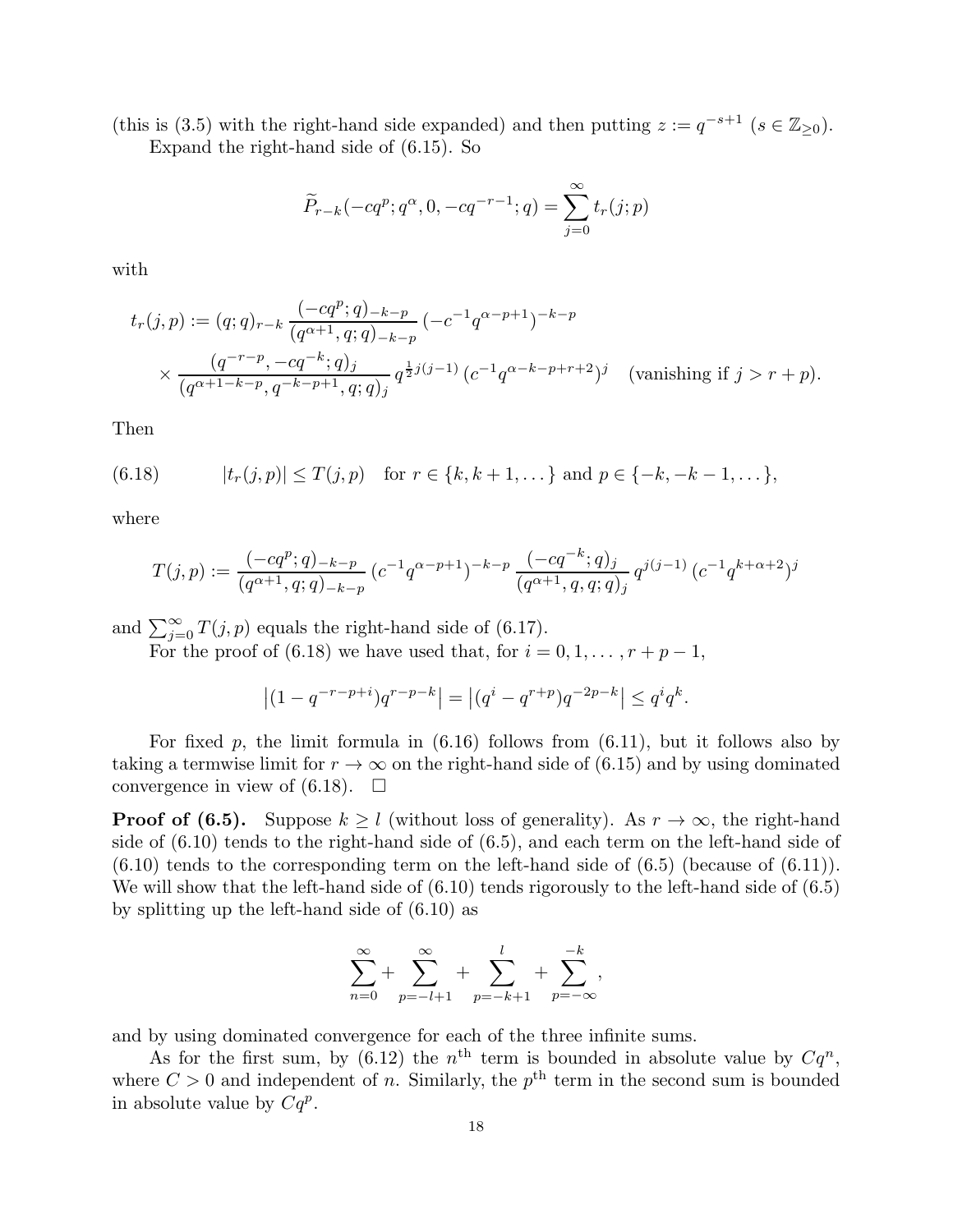By  $(6.17)$ , the  $p<sup>th</sup>$  term in the fourth sum is bounded in absolute value by

$$
C\frac{(-cq^p;q)_{-k-p}}{(q^{\alpha+1},q;q)_{-k-p}}\frac{(-cq^p;q)_{-l-p}}{(q^{\alpha+1},q;q)_{-l-p}}(c^{-1}q^{\alpha-p+1})^{-k-l-2p}q^p\frac{(-cq^{p-\alpha};q)_{\infty}}{(-cq^p;q)_{\infty}}\leq A\,q^{p^2}\,B^p,
$$

where  $A, B, C > 0$  and independent of p.  $\square$ 

*Remark.* As we said in the Introduction the limit transition  $(6.7)$  from big q-Jacobi polynomials to big q-Bessel functions is inspired by what happens at a quantum group level.

The regular representation of the quantum group  $SU_q(2)$  on Podles' quantum spheres naturally decomposes into irreducibles, generated by suitable spherical functions which turn out to depend on a single variable. Such functions can thus be identified with ordinary big q-Jacobi polynomials, see [22].

In the limit transition from  $SU_q(2)$  to the Euclidean quantum group  $E_q(2)$ , quantum spheres are replaced by quantum hyperboloids, i.e., algebras in two generators z and  $\bar{z}$ such that  $z\overline{z}=q^2\overline{z}z+1-q^2$ . The corresponding regular representation decomposes into irreducibles, each of which has an  $\infty$ -dimensional basis consisting of certain formal power series in  $1 - \bar{z}z$ , see [4]. This makes it possible to identify such power series with ordinary functions, and more precisely with q-Bessel functions of the form  $\mathcal{J}_{\alpha,k}^c(x;q)$ .

More precisely, the paper [4] gives in (4.9) the basis elements of the irreducible representation space as explicit formal power series  $J_r^{(q)}$ . After the substitution  $\bar{z}^j z^j =$  $(1-\bar zz; q^{-2})_j$  (see their Remark (4.10) (ii)) one can identify the series  $J_r^{(q)}$  for  $\mathcal{E} = -q^{2k}$ with  $\mathcal{J}_{r,k}^{q^2/(q^2-1)^2} (1 - \bar{z}z; q^2)$  as defined by (6.1).

## **REFERENCES**

- 1. N.I. Akhiezer, The Classical Moment Problem and Some Related Questions in Analysis, Hafner, 1965.
- 2. J.M. Berezanskiĭ, Expansions in Eigenfunctions of Selfadjoint Operators, Transl. Math. Monographs 17, Amer. Math. Soc., 1968.
- 3. C. Berg, On some indeterminate moment problems for measures on a geometric progression, preprint (1997).
- 4. F. Bonechi, N. Ciccoli, R. Giachetti, E. Sorace and M. Tarlini, Free q-Schrödinger equation from quantum homogeneous spaces of the 2-dim Euclidean quantum group, Comm. Math. Phys.  $175$  (1996), 161–176.
- 5. Y. Cheng, M.E.H. Ismail and K.A. Muttalib, Asymptotics of basic Bessel functions and q-Laguerre polynomials, J. Comp. Appl. Math. 54 (1994), 263–272.
- 6. N. Dunford and J.T. Schwartz, Linear Operators II: Spectral Theory, Interscience, 1963.
- 7. G. Gasper and M. Rahman, Basic Hypergeometric Series, Cambridge Univ. Press, 1990.
- 8. M.E.H. Ismail, The zeros of basic Bessel functions, the functions  $J_{\nu+a x}(x)$ , and associated orthogonal polynomials, J. Math. Anal. Appl. 86 (1982), 1–19.
- 9. M.E.H. Ismail, D.R. Masson and S.K. Suslov, The q-Bessel function on a q-quadratic grid, preprint (1996).
- 10. M.E.H. Ismail and M. Rahman, The q-Laguerre polynomials and related moment problems, J. Math. Anal. Appl. 218 (1998), 155–174.
- 11. T. Kakehi, Eigenfunction expansion associated with the Casimir operator on the quantum group  $SU_q(1,1)$ , Duke Math. J. 80 (1995), 535–573.
- 12. T. Kakehi, T. Masuda and K. Ueno, Spectral analysis of a q-difference operator which arises from the quantum  $SU(1, 1)$  group, J. Operator Theory 33 (1995), 159–196.